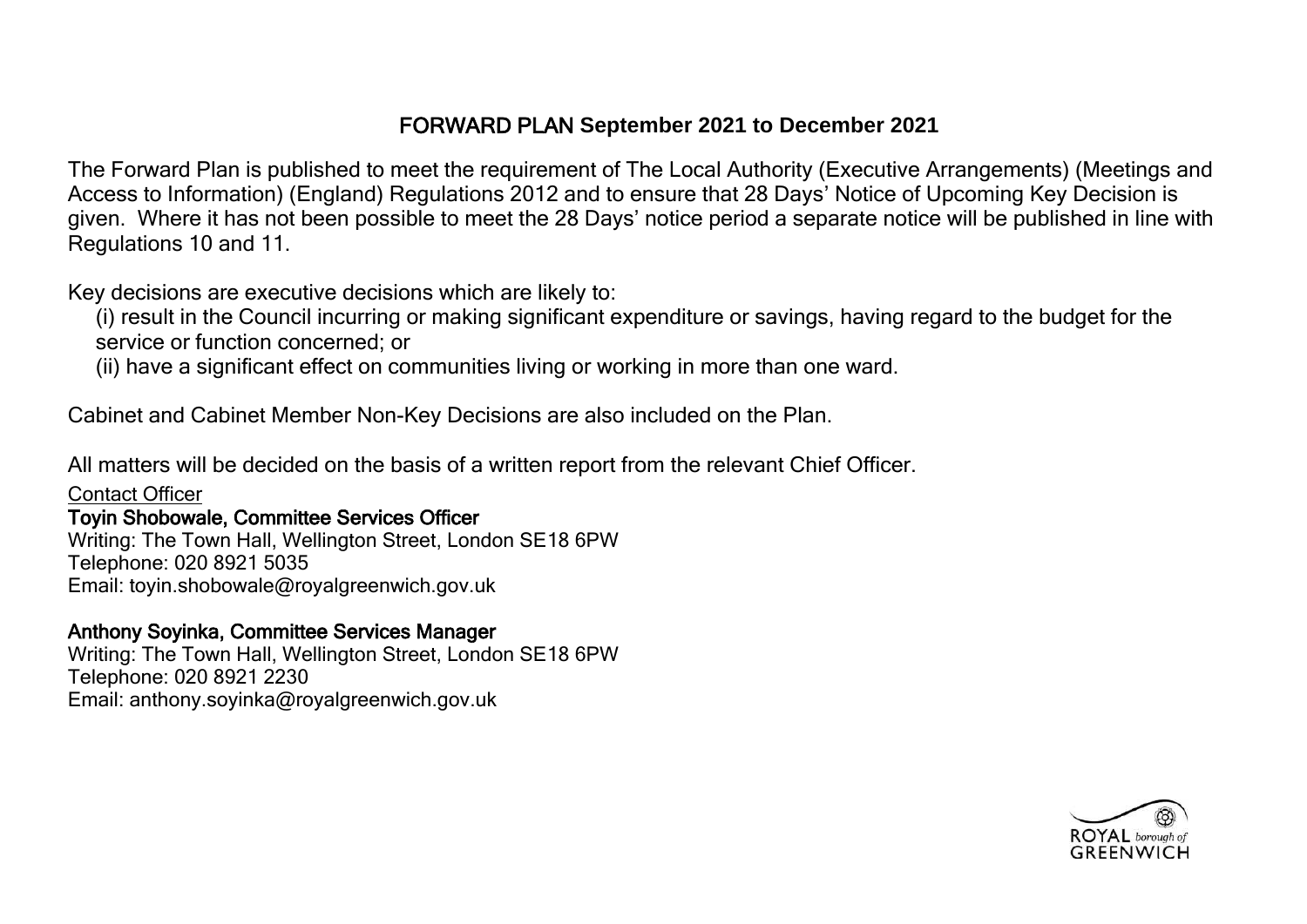### **Cabinet Member Portfolio**

Councillor Adel Khaireh Culture and Communities Councillor Matthew Morrow Children and Young People Councillor Anthony Okereke Housing Councillor Linda Perks Finance and Resources Councillor Miranda Williams Health and Adult's Social Care Councillor Mariam Lolavar Business and Economic Growth

## Chief Officers **Directorate**

Debbie Warren Chief Executive (CE) Damon Cook Director of Finance (DoF)

Councillor Danny Thorpe (Leader and Chair of Cabinet) specific responsibility for Community and Corporate Services Councillor Denise Scott-McDonald (Deputy Leader and Vice-Chair of Cabinet), Regeneration and Good Growth Councillor Sarah Merrill Environment, Sustainability and Transport Councillor Jackie Smith Community Safety and Enforcement

Florence Kroll **Director of Children's Services (DCS)** Mirsad Bakalovic (Interim) Director of Communities and Environment (DCE) Simon Pearce **Director of Health and Adult Services (DHAS)** Jamie Carswell **Director of Housing and Safer Communities (DHSC)** Pippa Hack **Director of Regeneration**, Enterprise and Skills (DRES ) John Scarborough Director of Legal Services (DoL) Mirsad Bakalovic Director of Improvement (DoI) Steve Whiteman Director of Public Health (DHAS)

# **FORWARD PLAN September 2021 to December 2021**

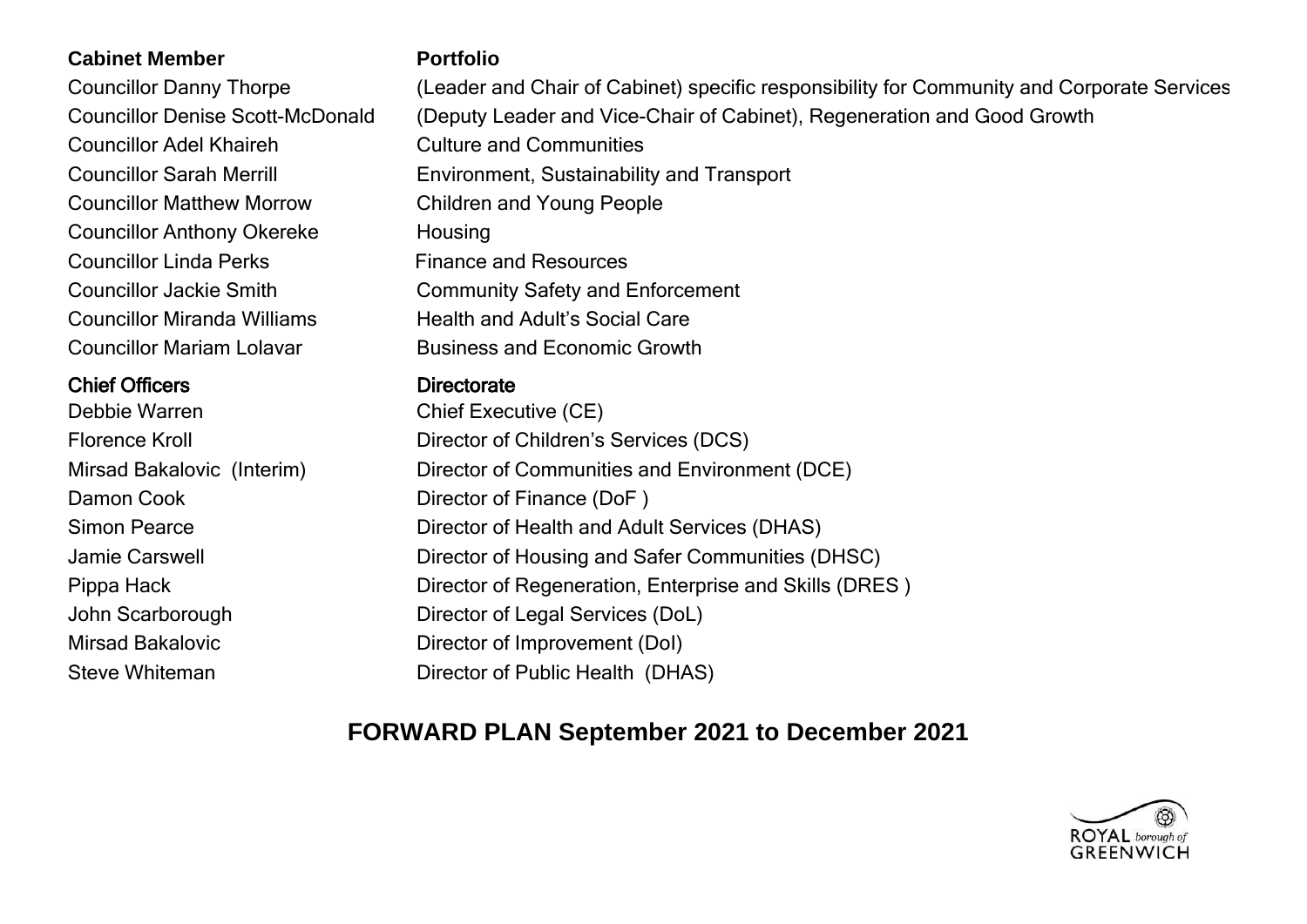| <b>Matter to be</b><br>decided                                                                                                     | Who the decision<br>will be taken by | When the<br>decision will<br>be taken | <b>Directorate</b>                           | <b>Contact Officer</b>                                                                                    | Wardname                                 | <b>Key</b><br><b>Decision</b> |
|------------------------------------------------------------------------------------------------------------------------------------|--------------------------------------|---------------------------------------|----------------------------------------------|-----------------------------------------------------------------------------------------------------------|------------------------------------------|-------------------------------|
| Adoption of<br><b>Woolwich CAMS</b>                                                                                                | Cabinet                              | 08 Dec 21                             | Regeneration,<br>S                           | Rebecca Duncan<br>Enterprise and Rebecca.Duncan@royalgreenwi<br>ch.gov.uk                                 | Woolwich, Common, Woolwich,<br>Riverside | <b>No</b>                     |
| Adoption of<br><b>Woolwich Town</b><br><b>Centre SPD</b>                                                                           | Cabinet                              | 25 Jan 22                             | Regeneration,<br>Enterprise and<br>S         |                                                                                                           | Woolwich, Common, Woolwich,<br>Riverside | <b>No</b>                     |
| Agreement to the<br>Borough Wide<br><b>Transport Strategy</b>                                                                      | Cabinet                              | 17 Nov 21                             | Enterprise and Manager<br>S                  | Regeneration, Ryan Bunce, Transport Strategy All<br>Ryan.bunce@royalgreenwich.go<br>v.uk<br>020 8921 8023 |                                          | Yes                           |
| Appropriation for<br><b>Planning Purposes</b><br>of Riefield Road<br>from the General<br>Fund to the<br>Housing Revenue<br>Account | <b>Councillor Danny</b><br>Thorpe    | 29 Oct 21                             | Regeneration,<br>S                           | Duncan Broe<br>Enterprise and Duncan.Broe@royalgreenwich.g<br>ov.uk                                       | Eltham, South                            | <b>No</b>                     |
| Approval of<br>consultation on<br>Local Plan Review<br><b>Big Themes</b><br>(Regulation 18)                                        | Councillor Sarah<br>Merrill          | 30 Nov 21                             | Regeneration,<br>Enterprise and Officer<br>S | Lauren Brown, Planning Policy<br>Lauren.Brown@royalgreenwich.<br>gov.uk<br>020 8921 3673                  | All                                      | Yes                           |
| Approval of the<br>Royal Borough of<br><b>Greenwich Housing</b><br>and Homelessness<br>Strategy 2021-<br>2026                      | Cabinet                              | 20 Oct 21                             | Housing and<br>Safer<br>Communities          | Ian Wall, Strategy Officer<br>ian.wall@royalgreenwich.gov.uk<br>020 8921 5161                             | All                                      | Yes                           |

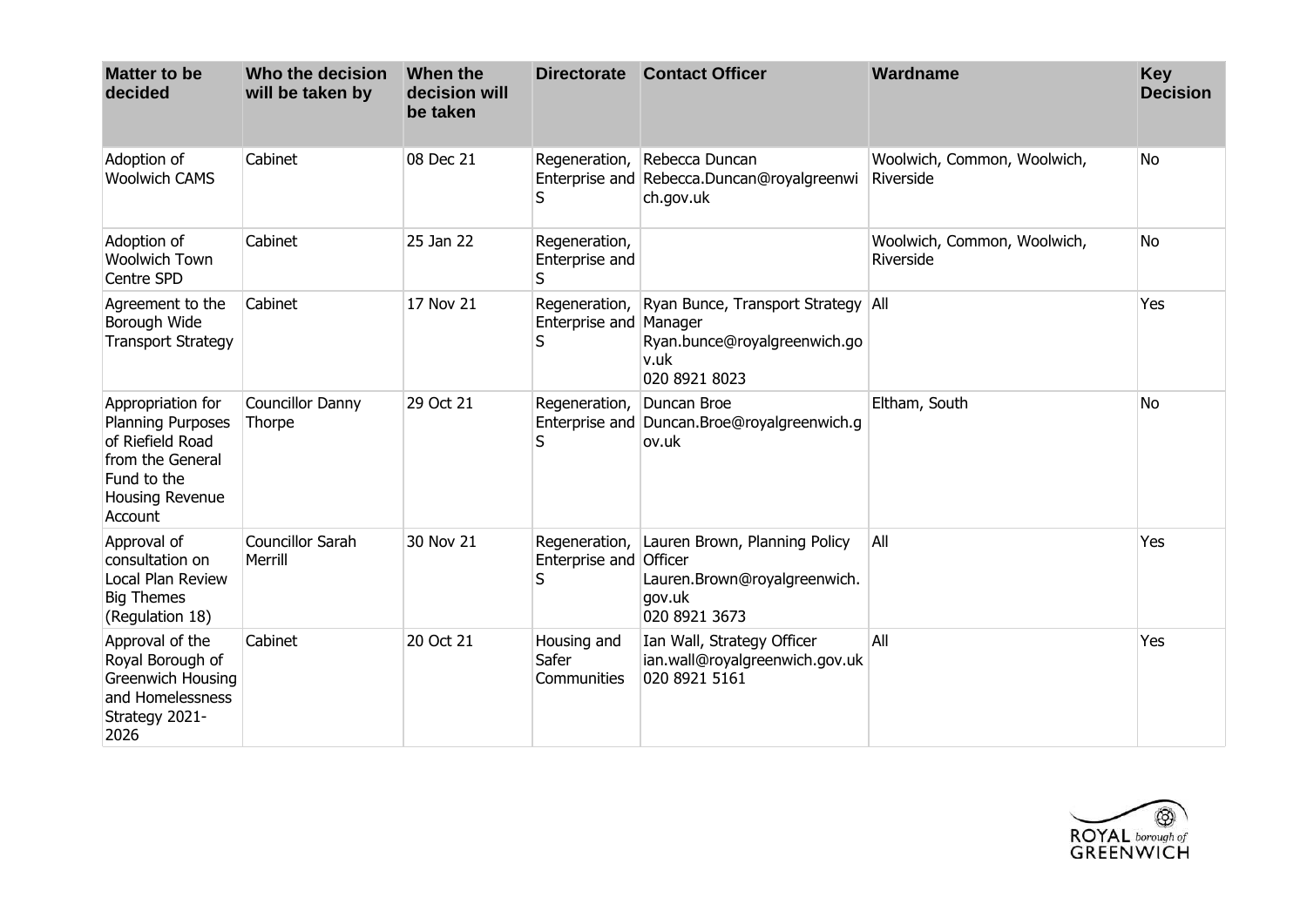| <b>Matter to be</b><br>decided                                                                                                                     | Who the decision<br>will be taken by | When the<br>decision will<br>be taken |                                              | Directorate Contact Officer                                                                                                                          | Wardname            | <b>Key</b><br><b>Decision</b> |
|----------------------------------------------------------------------------------------------------------------------------------------------------|--------------------------------------|---------------------------------------|----------------------------------------------|------------------------------------------------------------------------------------------------------------------------------------------------------|---------------------|-------------------------------|
| Award of a<br>contract to deliver<br><b>SENDIASS in Royal</b><br>Greenwich                                                                         | Cabinet                              | 22 Sep 21                             | Children's<br>Services                       | Michael Mackay.<br>Michael.Mackay@royalgreenwic<br>h.gov.uk                                                                                          | All                 | Yes                           |
| <b>Award of Contract</b><br>for Royal Borough<br>of Greenwich<br>Banking &<br>Merchant Acquirer<br><b>Services</b>                                 | Damon Cook                           | 13 Sep 21                             | Finance and                                  | Julian Gocool, Finance Manager<br>Legal Services (Treasury & Pension Fund<br>Investment)<br>julian.gocool@royalgreenwich.g<br>ov.uk<br>020 8921 6015 | All                 | Yes                           |
| <b>Award of Contract</b><br>to Independent<br>Safety Design Ltd<br>for Door Entry<br>Installations                                                 | Jamie Carswell                       | 08 Sep 21                             | Housing and<br>Safer<br>Communities          | Mark Cawley<br>Mark.Cawley@royalgreenwich.g<br>ov.uk                                                                                                 | All                 | Yes                           |
| Award or Repairs<br>and Improvement<br>Contract at<br>Woolwich OTH and<br>Woolwich former<br>library GLLAB<br>building refurb and<br>increased use | Councillor Sarah<br>Merrill          | 13 Sep 21                             | Regeneration,<br>Enterprise and Manager<br>S | Kevin Orford, Programme<br>kevin.orford@royalgreenwich.go<br>v.uk<br>020 8921 3367                                                                   | Woolwich, Riverside | Yes                           |
| Award Report for<br>the Installation of<br>Rising and Lateral<br>Mains Years 2 and<br>3                                                            | Jamie Carswell                       | 13 Sep 21                             | Housing and<br>Safer<br><b>Communities</b>   | Babatunde Olugbode<br>Babatunde.Olugbode@royalgree<br>nwich.gov.uk                                                                                   | All                 | Yes                           |
| Carbon Neutral<br>Plan Publication                                                                                                                 | Cabinet                              | 20 Oct 21                             | Regeneration,<br>S                           | <b>Eddy Taylor</b><br>Enterprise and Eddy. Taylor@royalgreenwich.go<br>v.uk                                                                          | All                 | Yes                           |

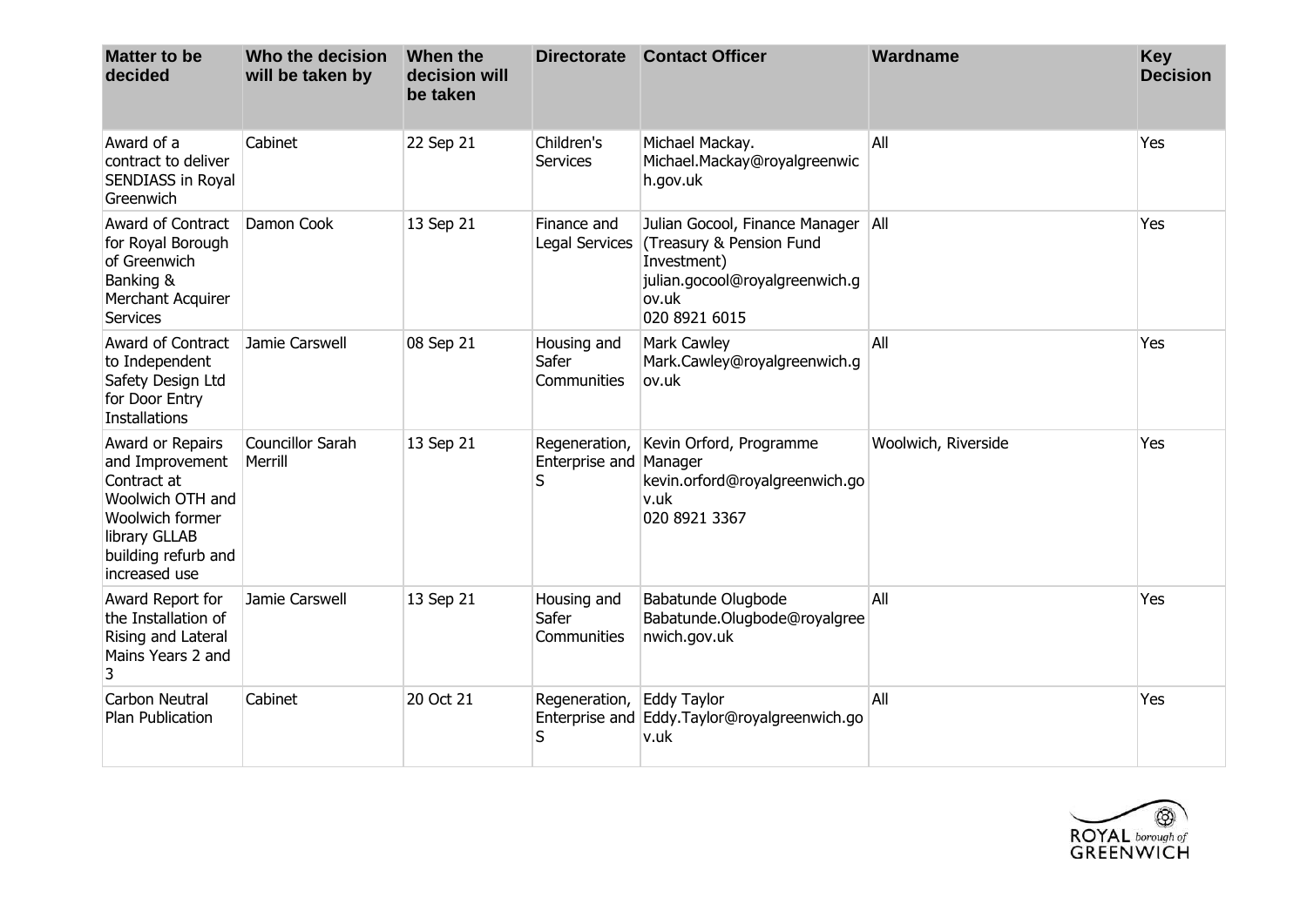| <b>Matter to be</b><br>decided                                                                | Who the decision<br>will be taken by | When the<br>decision will<br>be taken | <b>Directorate</b>                   | <b>Contact Officer</b>                                                                                                                | Wardname                              | <b>Key</b><br><b>Decision</b> |
|-----------------------------------------------------------------------------------------------|--------------------------------------|---------------------------------------|--------------------------------------|---------------------------------------------------------------------------------------------------------------------------------------|---------------------------------------|-------------------------------|
| Catherine Grove -<br>Lease to Lady<br><b>Delves</b><br>Broughton/Double<br><b>Tree Hilton</b> | Councillor Danny<br>Thorpe           | 30 Sep 21                             | Regeneration,<br>Enterprise and<br>S |                                                                                                                                       | All                                   | No                            |
| Change of Service<br>- Provision of<br>Uniformed<br>Enforcement on<br><b>Council Estates</b>  | Councillor Jackie<br>Smith           | 06 Sep 21                             | Communities<br>and<br>Environment    | Sean McDermid - Assistant<br>Director of Community Safety &<br><b>Environmental Health</b><br>Sean.McDermid@royalgreenwic<br>h.gov.uk | All                                   | Yes                           |
| <b>Charlton Riverside</b><br>Opportunity Area -<br>Infrastructure<br>agreement                | Cabinet                              | 17 Nov 21                             | Regeneration,<br>S                   | David Falco, Regeneration &<br>Enterprise and Development Manager<br>david.falco@royalgreenwich.gov<br>.uk<br>020 8921 2993           | Woolwich, Riverside                   | Yes                           |
| Community<br>Centres: Options<br>for leases and<br>maintenance                                | Cabinet                              | 17 Nov 21                             | S                                    | Regeneration, Steve Dunevein<br>Enterprise and Steve.Dunevein@royalgreenwic<br>h.gov.uk<br>020 8921 3355                              | Various                               | Yes                           |
| Community Land<br>Trust (CLT)<br>Procurement<br>Process                                       | Pippa Hack                           | 29 Oct 21                             | Regeneration,<br>S                   | Nicola York<br>Enterprise and Nicola. York@royalgreenwich.go<br>v.uk                                                                  | Abbey, Wood, Blackheath,<br>Westcombe | Yes                           |
| Consultation on<br>Draft Woolwich<br><b>CAMS</b>                                              | <b>Councillor Sarah</b><br>Merrill   | 30 Sep 21                             | S                                    | Regeneration, Rebecca Duncan<br>Enterprise and Rebecca.Duncan@royalgreenwi<br>ch.gov.uk                                               | All                                   | <b>No</b>                     |

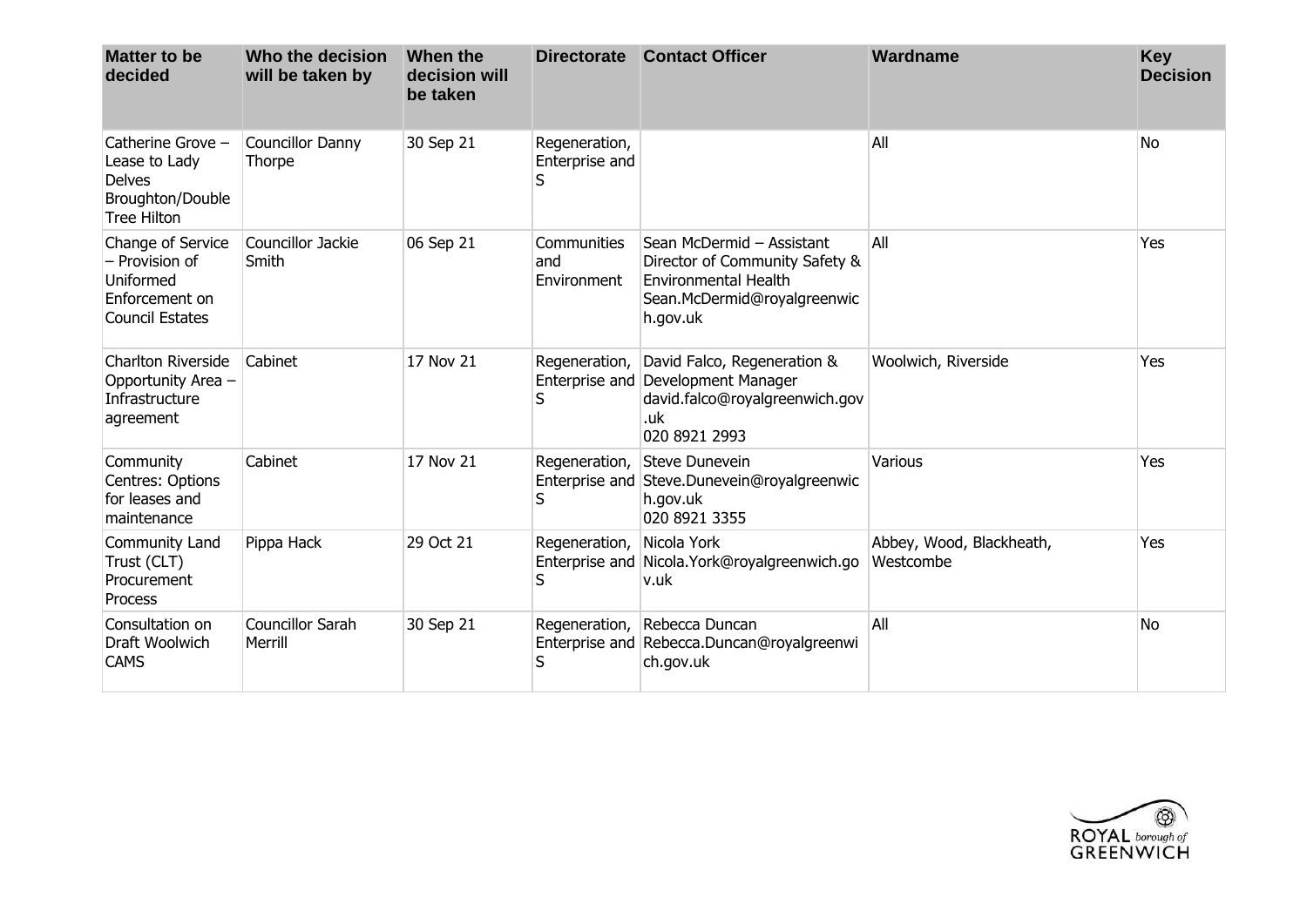| <b>Matter to be</b><br>decided                                                                                                                                                                                              | Who the decision<br>will be taken by       | When the<br>decision will<br>be taken | <b>Directorate</b>                             | <b>Contact Officer</b>                                                                                                  | Wardname                     | <b>Key</b><br><b>Decision</b> |
|-----------------------------------------------------------------------------------------------------------------------------------------------------------------------------------------------------------------------------|--------------------------------------------|---------------------------------------|------------------------------------------------|-------------------------------------------------------------------------------------------------------------------------|------------------------------|-------------------------------|
| Contract Award for<br><b>Engineering Works</b><br>at Eltham Hill<br>School (Consisting<br>of; Waterlogging to<br>Sports Pitch,<br>Basement & Drama<br>Studio water<br>ingress and<br><b>Emergency Fire</b><br>Escape works) | <b>Councillor Denise</b><br>Scott-McDonald | 10 Sep 21                             | Regeneration,<br>Enterprise and Manager<br>S   | Devinder Gainda, Project<br>devinder.gainda@royalgreenwic<br>h.gov.uk<br>020 8921 3109                                  | Middle, Park, and, Sutcliffe | Yes                           |
| Contract award for<br>Postal Goods,<br>Services and<br>Solutions to Royal<br>Mail Group Limited<br>(04138203)                                                                                                               | <b>Mirsad Bakalovic</b>                    | 06 Sep 21                             | Communities<br>and<br>Environment              | Sue King, Financial Support<br>Services Manager<br>Sue.king@royalgreenwich.gov.u<br>k<br>020 8921 5206                  |                              | Yes                           |
| <b>Contract Award</b><br>Report – Care and<br>Support Services at<br>Royal Hill Car Park                                                                                                                                    | Councillor Danny<br>Thorpe                 | 30 Nov 21                             | Health and<br><b>Adults</b><br><b>Services</b> | Jason McCulloch<br>Jason.McCulloch@royalgreenwic<br>h.gov.uk<br>020 8921 6035                                           | All                          | Yes                           |
| <b>Contract Award</b><br>Report for<br>Construction of<br><b>Hidden Homes</b>                                                                                                                                               | Jamie Carswell                             | 13 Sep 21                             | Housing and<br>Safer<br>Communities            | Christopher Parker<br>Christopher.Parker@royalgreen<br>wich.gov.uk                                                      | All                          | Yes                           |
| <b>Contract Award</b><br>report for contract<br>2727: Fire<br><b>Resisting Doorsets</b><br>(Escape Routes)                                                                                                                  | Jamie Carswell                             | 13 Sep 21                             | Housing and<br>Safer<br>Communities            | Daniel Greenwood - Head of<br>Strategic Asset Management<br>Daniel.greenwood@royalgreenw<br>ich.gov.uk<br>020 8921 2341 | All                          | Yes                           |

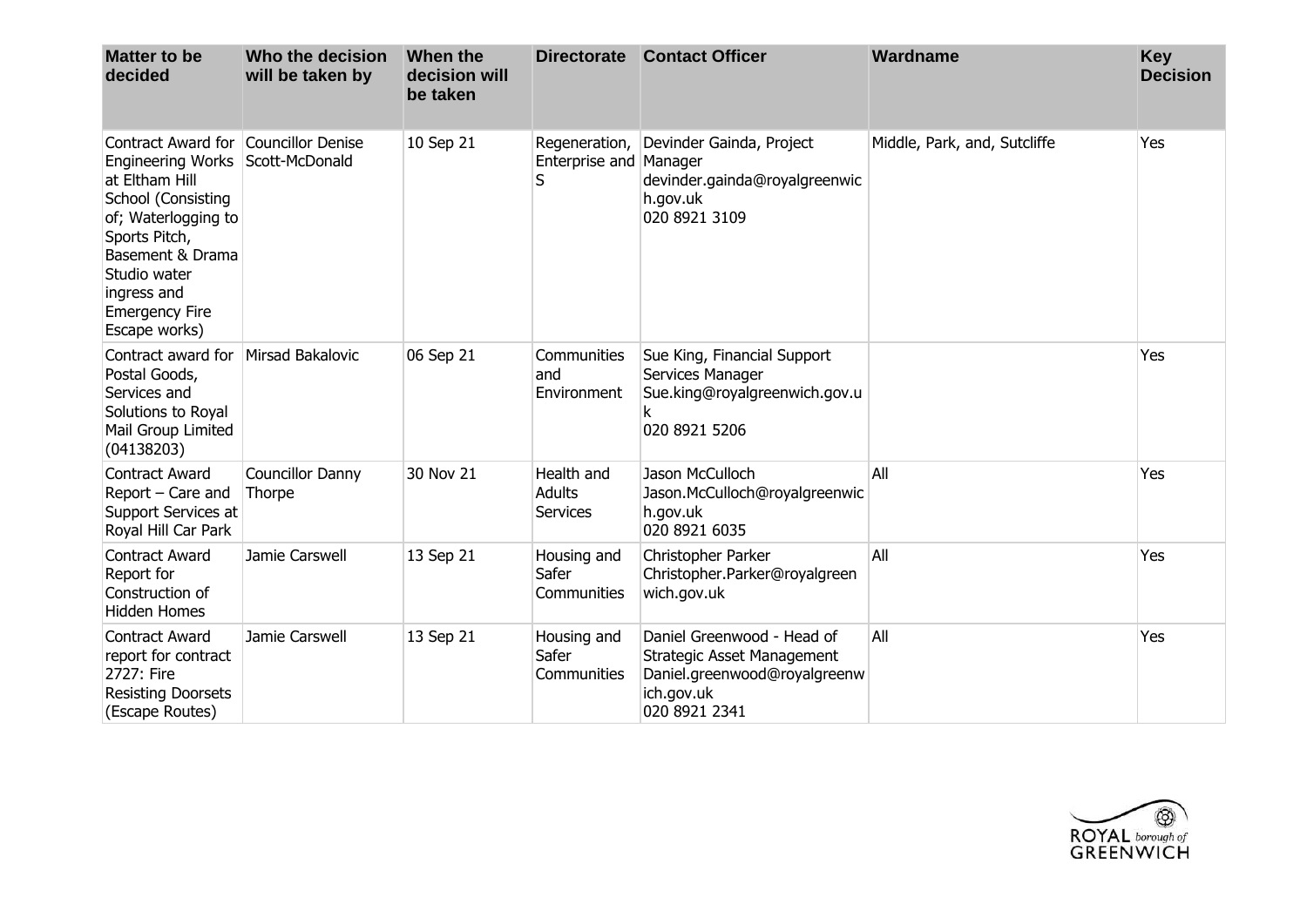| <b>Matter to be</b><br>decided                                                                                                    | Who the decision<br>will be taken by | When the<br>decision will<br>be taken | <b>Directorate</b>                  | <b>Contact Officer</b>                                                                                                         | Wardname  | <b>Key</b><br><b>Decision</b> |
|-----------------------------------------------------------------------------------------------------------------------------------|--------------------------------------|---------------------------------------|-------------------------------------|--------------------------------------------------------------------------------------------------------------------------------|-----------|-------------------------------|
| <b>Contract Award</b><br>report for contract<br>2728: Fire Safety<br>(Common Parts)                                               | Jamie Carswell                       | 13 Sep 21                             | Housing and<br>Safer<br>Communities | Daniel Greenwood - Head of<br><b>Strategic Asset Management</b><br>Daniel.greenwood@royalgreenw<br>ich.gov.uk<br>020 8921 2341 | All       | Yes                           |
| <b>Contract Award</b><br>report for contract<br>2730: Whole Block<br>Insulation (Pilot)<br>Projects                               | Jamie Carswell                       | 13 Sep 21                             | Housing and<br>Safer<br>Communities | Daniel Greenwood - Head of<br>Strategic Asset Management<br>Daniel.greenwood@royalgreenw<br>ich.gov.uk<br>020 8921 2341        | Plumstead | Yes                           |
| <b>Contract Award</b><br>report for contract<br>2733: Flat Roof<br>Edge Protection                                                | Jamie Carswell                       | 13 Sep 21                             | Housing and<br>Safer<br>Communities | Daniel Greenwood - Head of<br>Strategic Asset Management<br>Daniel.greenwood@royalgreenw<br>ich.gov.uk<br>020 8921 2341        | Various   | Yes                           |
| <b>Contract Award</b><br>report for contract<br>2735: General<br>Roofing and<br><b>Associated Works</b>                           | Jamie Carswell                       | 13 Sep 21                             | Housing and<br>Safer<br>Communities | Daniel Greenwood - Head of<br>Strategic Asset Management<br>Daniel.greenwood@royalgreenw<br>ich.gov.uk<br>020 8921 2341        | Various   | Yes                           |
| <b>Contract Award</b><br>report for contract<br>2743: Repairs and<br>Renewal of<br>Communal Heating<br>and Hot Water<br>Apparatus | Jamie Carswell                       | 14 Sep 21                             | Housing and<br>Safer<br>Communities | Daniel Greenwood, Head of<br><b>Strategic Asset Management</b><br>daniel.greenwood@royalgreenw<br>ich.gov.uk<br>020 8921 2341  | Various   | Yes                           |
| <b>Contract Award</b><br>Report for contract<br>2762: Langton<br>Way Adaptation<br><b>Work</b>                                    | Jamie Carswell                       | 10 Sep 21                             | Housing and<br>Safer<br>Communities | Daniel Greenwood<br>daniel.greenwood@royalgreenw<br>ich.gov.uk<br>020 8921 2341                                                |           | Yes                           |

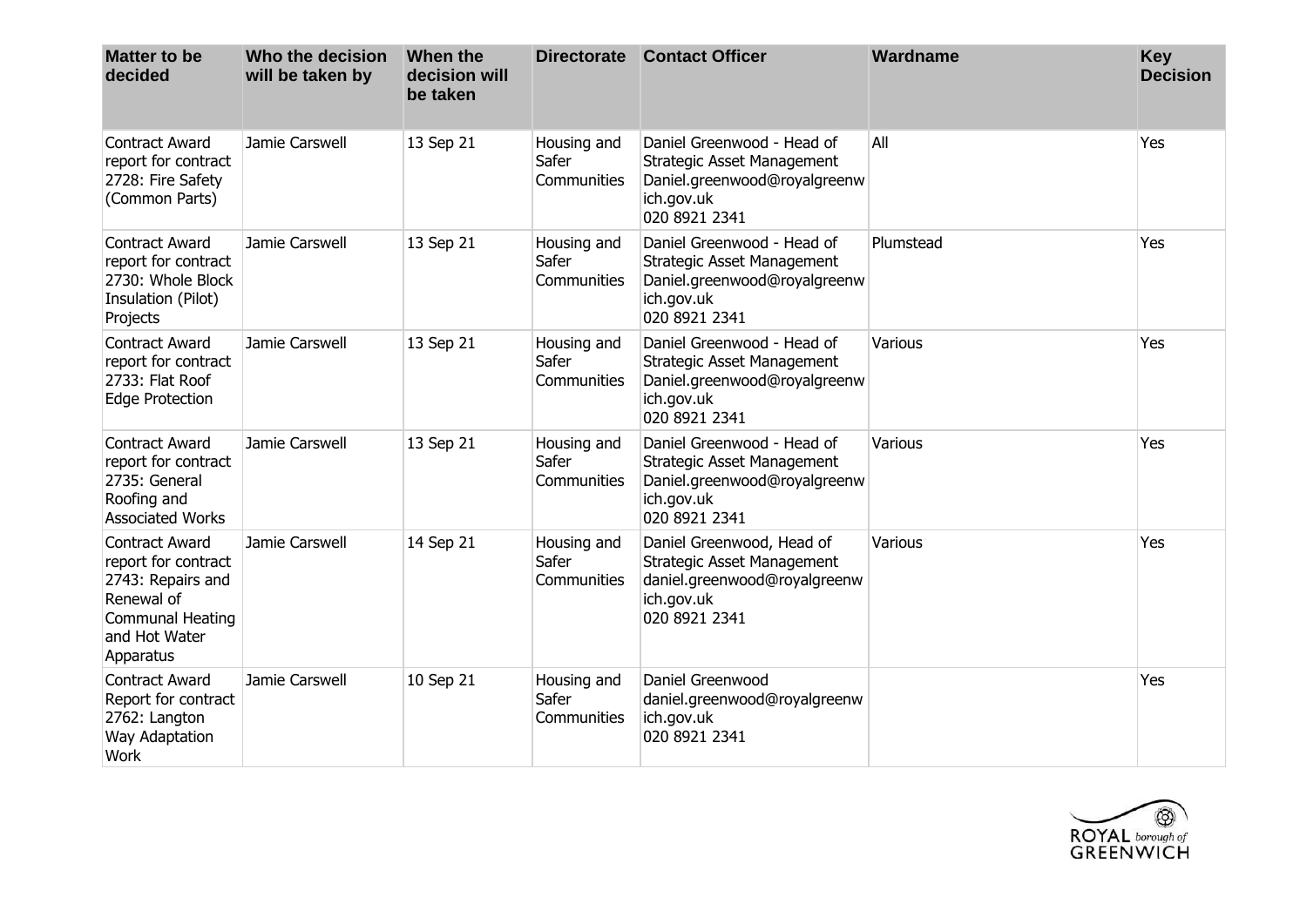| <b>Matter to be</b><br>decided                                                                                                                         | Who the decision<br>will be taken by | When the<br>decision will<br>be taken | <b>Directorate</b>                  | <b>Contact Officer</b>                                              | Wardname | <b>Key</b><br><b>Decision</b> |
|--------------------------------------------------------------------------------------------------------------------------------------------------------|--------------------------------------|---------------------------------------|-------------------------------------|---------------------------------------------------------------------|----------|-------------------------------|
| <b>Contract Award</b><br>Report for Damp<br><b>Rectification Work</b>                                                                                  | Jamie Carswell                       | 13 Sep 21                             | Housing and<br>Safer<br>Communities | Christopher Parker<br>Christopher.Parker@royalgreen<br>wich.gov.uk  | All      | Yes                           |
| <b>Contract Award</b><br>report for the<br>phase 2<br>decontamination at<br>Kidbrooke Park<br>Road                                                     | Pippa Hack                           | 13 Sep 21                             | Regeneration,<br>S                  | Duncan Broe<br>Enterprise and Duncan.Broe@royalgreenwich.g<br>ov.uk | All      | Yes                           |
| <b>Contract Award</b><br>report for the<br>supply and<br>installation of<br>windows and doors                                                          | Jamie Carswell                       | 13 Sep 21                             | Housing and<br>Safer<br>Communities | <b>Edward Ehiorobo</b><br>Edward.Ehiorobo@royalgreenwi<br>ch.gov.uk | All      | Yes                           |
| <b>Contract Award</b><br>Report for work to<br>Homeless People's<br>Units                                                                              | Jamie Carswell                       | 13 Sep 21                             | Housing and<br>Safer<br>Communities | Christopher Parker<br>Christopher.Parker@royalgreen<br>wich.gov.uk  | All      | Yes                           |
| <b>Contract Variation</b><br>with Imperial Civil<br>Enforcement<br>Solutions for<br>Procurement of<br><b>Additional CCTV</b><br>Enforcement<br>Cameras | Pippa Hack                           | 01 Oct 21                             | Regeneration,<br>S                  | Kevin Hagan<br>Enterprise and Kevin.Hagan@royalgreenwich.g<br>ov.uk | All      | Yes                           |

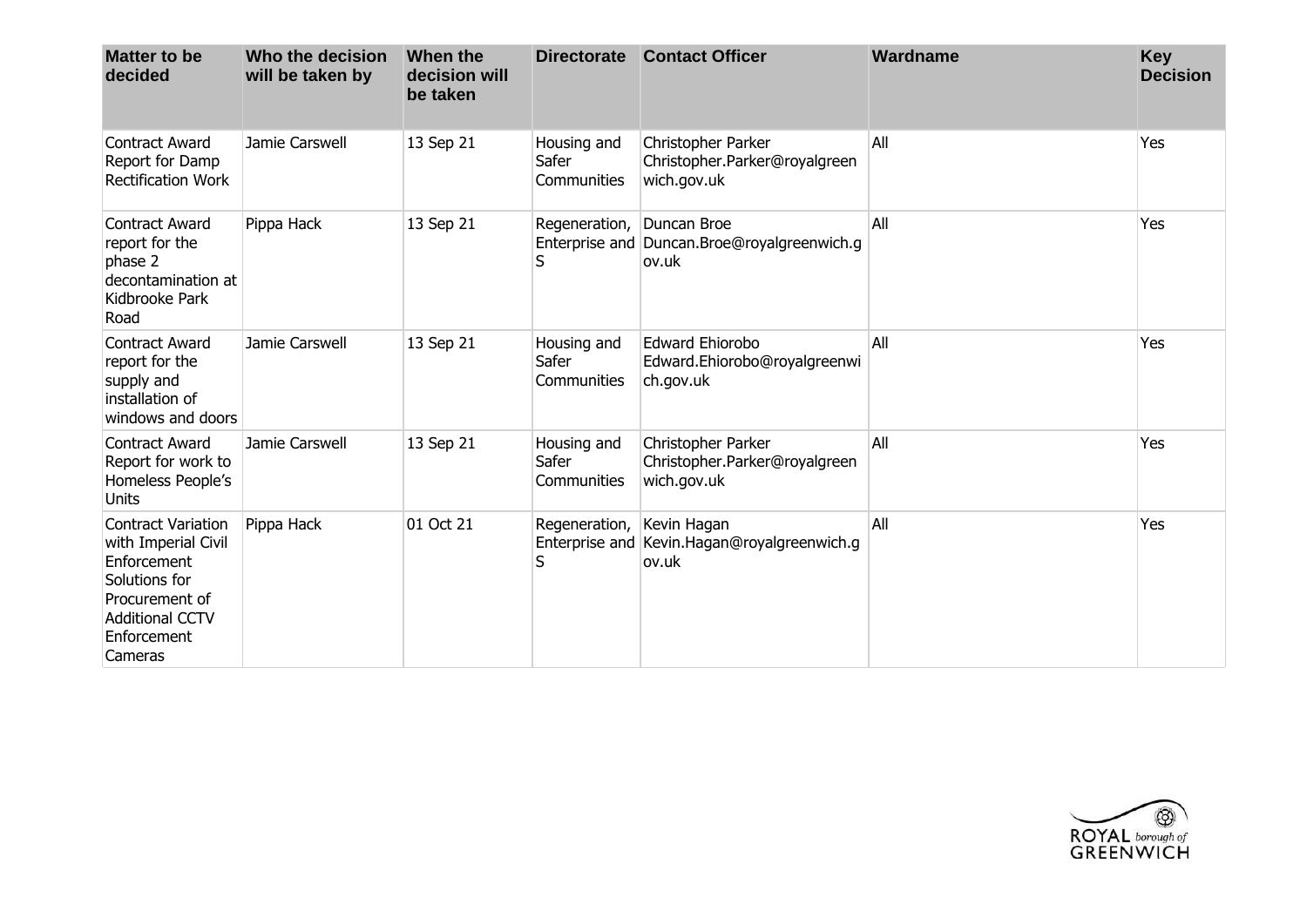| <b>Matter to be</b><br>decided                                                                                                       | Who the decision<br>will be taken by | When the<br>decision will<br>be taken |                                                | Directorate Contact Officer                                                                                         | Wardname        | Key<br><b>Decision</b> |
|--------------------------------------------------------------------------------------------------------------------------------------|--------------------------------------|---------------------------------------|------------------------------------------------|---------------------------------------------------------------------------------------------------------------------|-----------------|------------------------|
| Developing a new<br>model of day<br>opportunities for<br>people with<br>Learning Disability<br>$-$ Decision to<br>consult on options | Cabinet                              | 20 Oct 21                             | Health and<br><b>Adults</b><br><b>Services</b> | Karen Starkey<br>Karen.Starkey@royalgreenwich.<br>gov.uk                                                            | All             | Yes                    |
| Development<br>Financing of<br>Meridian Home<br><b>Start</b>                                                                         | Cabinet                              | 22 Sep 21                             | Regeneration,<br>S                             | Nick Simons, Housing New<br>Enterprise and Supply Manager<br>Nick.simons@royalgreenwich.go<br>v.uk<br>020 8921 6182 | All             | Yes                    |
| Dispersal of Grant<br>Funding - Welcome Thorpe<br><b>Back Fund</b>                                                                   | <b>Councillor Danny</b>              | 31 Aug 21                             | Regeneration,<br>S                             | Patricia Salami<br>Enterprise and Patricia.Salami@royalgreenwich.<br>gov.uk                                         | All             | No                     |
| <b>DWP Restart</b><br>Programme -<br>Contract                                                                                        | Debbie Warren                        | 13 Sep 21                             | Regeneration,<br>S                             | Claire Hedderman<br>Enterprise and Claire.Hedderman@royalgreenw<br>ich.gov.uk                                       | All             | Yes                    |
| <b>Electrical Testing</b><br>Contracts 2021                                                                                          | Jamie Carswell                       | 30 Sep 21                             | Housing and<br>Safer<br>Communities            | Mark Cawley<br>Mark.Cawley@royalgreenwich.g<br>ov.uk                                                                | All             | Yes                    |
| <b>Electrical Testing</b><br>Contracts 2022                                                                                          | Jamie Carswell                       | 28 Feb 22                             | Housing and<br>Safer<br>Communities            | Mark Cawley<br>Mark.Cawley@royalgreenwich.g<br>ov.uk                                                                | All             | Yes                    |
| Elverson Road (EV)<br>Controlled Parking<br>Zone Review of<br>Parking Provisions                                                     | Councillor Sarah<br>Merrill          | 10 Sep 21                             | Regeneration,<br>S                             | <b>Ryan Nibbs</b><br>Enterprise and Ryan.Nibbs@royalgreenwich.go<br>v.uk                                            | Greenwich, West | <b>No</b>              |

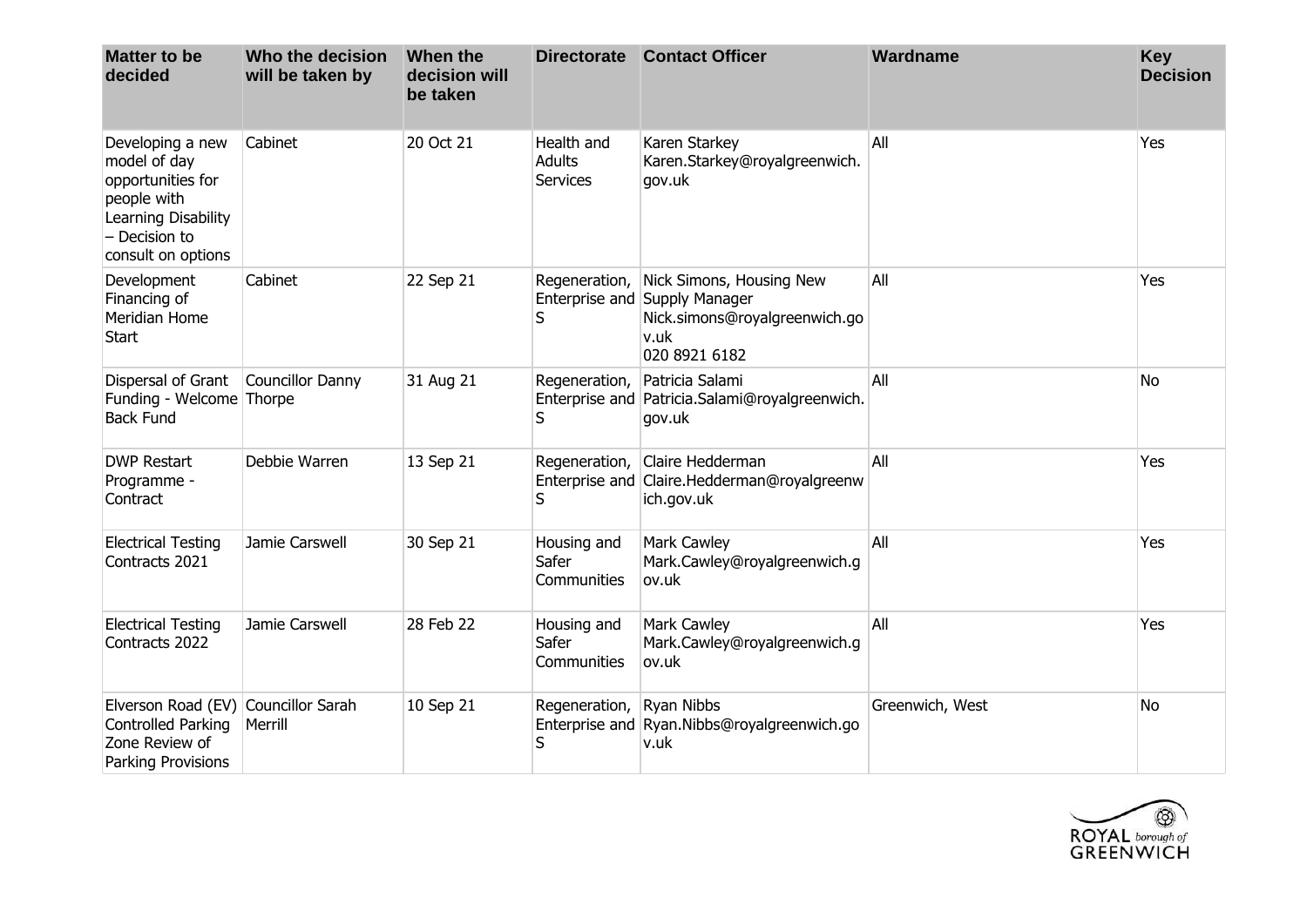| <b>Matter to be</b><br>decided                                                                                                | Who the decision<br>will be taken by | When the<br>decision will<br>be taken | <b>Directorate</b>                  | <b>Contact Officer</b>                                                                                                                                     | Wardname            | <b>Key</b><br><b>Decision</b> |
|-------------------------------------------------------------------------------------------------------------------------------|--------------------------------------|---------------------------------------|-------------------------------------|------------------------------------------------------------------------------------------------------------------------------------------------------------|---------------------|-------------------------------|
| Engagement of a<br>partner to form a<br>Joint Venture to<br>install and operate<br>fibre infrastructure<br>within the Borough | Jamie Carswell                       | 13 Sep 21                             | Housing and<br>Safer<br>Communities | Nick Walker, Senior Strategic<br>Procurement Business Partner -<br>Housing and Safer Communities<br>nick.walker@royalgreenwich.go<br>v.uk<br>020 8921 3627 |                     | Yes                           |
| <b>EOA Expenditure</b><br>and Placement                                                                                       | Cabinet                              | 20 Oct 21                             | Housing and<br>Safer<br>Communities | Ferzana Ali<br>Ferzana.Ali@royalgreenwich.gov<br>.uk                                                                                                       | All                 | Yes                           |
| Financial &<br>Payments Systems<br>Replacement                                                                                | Councillor Danny<br>Thorpe           | 29 Jul 22                             | Finance and<br>Legal Services       | Kelly Scotford<br>Kelly.Scotford@royalgreenwich.<br>gov.uk                                                                                                 | All                 | Yes                           |
| GLA Right to Buy-<br><b>Back Fund</b>                                                                                         | Cabinet                              | 22 Sep 21                             | Regeneration,<br>S                  | Nick Simons<br>Enterprise and Nick.Simons@royalgreenwich.go<br>v.uk                                                                                        | All                 | Yes                           |
| Grant a lease of<br>the Greenwich<br><b>Equestrian Centre</b><br>to North Kent<br>College                                     | Councillor Danny<br>Thorpe           | 30 Sep 21                             | Regeneration,<br>S                  | Oliver Adamek<br>Enterprise and Oliver.Adamek@royalgreenwich.<br>gov.uk                                                                                    | All                 | <b>No</b>                     |
| Grant of a lease to<br>Punchdrunk Global<br>Ltd of Buildings<br>17/18 & 19 Royal<br>Arsenal (Revised<br>terms)                | Councillor Danny<br>Thorpe           | 07 Sep 21                             | Regeneration,<br>S                  | Richard Atkins and Sarah Abley,<br>Enterprise and Head of Communications<br>Richard.Atkins@royalgreenwich.<br>gov.uk                                       | Woolwich, Riverside | No.                           |

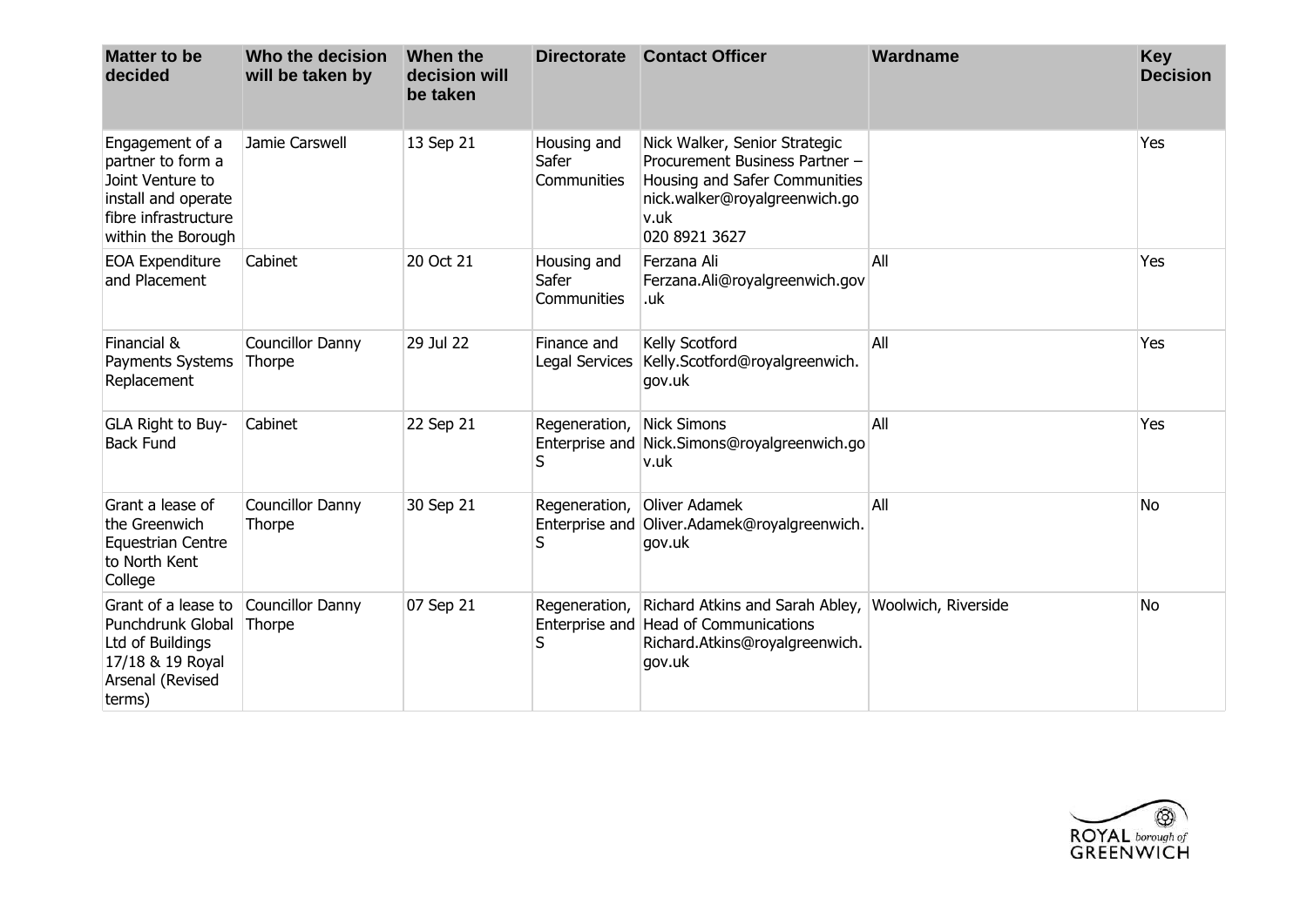| <b>Matter to be</b><br>decided                                                                                    | Who the decision<br>will be taken by | When the<br>decision will<br>be taken |                                                | Directorate Contact Officer                                                                                         | Wardname                                                                              | <b>Key</b><br><b>Decision</b> |
|-------------------------------------------------------------------------------------------------------------------|--------------------------------------|---------------------------------------|------------------------------------------------|---------------------------------------------------------------------------------------------------------------------|---------------------------------------------------------------------------------------|-------------------------------|
| <b>Greenwich Builds</b><br>Update                                                                                 | Cabinet                              | 20 Oct 21                             | Regeneration,<br>S                             | Nick Simons, Housing New<br>Enterprise and Supply Manager<br>nick.simons@royalgreenwich.go<br>v.uk<br>020 8921 6182 | All                                                                                   | Yes                           |
| Greenwich to<br>Woolwich<br>temporary<br>cycleway-<br>coordination and<br>funding                                 | Pippa Hack                           | 13 Sep 21                             | Regeneration,<br>S                             | Graham Nash<br>Enterprise and Graham.Nash@royalgreenwich.<br>gov.uk                                                 | Charlton, Greenwich, West, Peninsula, Yes<br>Woolwich, Common, Woolwich,<br>Riverside |                               |
| GS Plus Ltd & GSS<br>$Ltd - Annual$<br>Reports 2020/21<br>and Interim Report<br>2021/22                           | Cabinet                              | 20 Oct 21                             | Communities<br>and<br>Environment              | Mark Armstrong<br>Mark.Armstrong@royalgreenwic<br>h.gov.uk                                                          | All                                                                                   | <b>No</b>                     |
| <b>HAS Direct Award</b><br>for Mental Health<br><b>High Support</b><br>Accommodation<br>(One Housing) -<br>Part B | Councillor Danny<br>Thorpe           | 23 Jun 21                             | Health and<br><b>Adults</b><br><b>Services</b> | Karen Starkey<br>Karen.Starkey@royalgreenwich.<br>gov.uk                                                            | All                                                                                   | Yes                           |
| Home Care and<br>Extra Care Support Thorpe<br>Tender                                                              | Councillor Danny                     | 05 Jan 22                             | Health and<br><b>Adults</b><br>Services        | Stuart Nichols, Service Manager, All<br>Commissioning<br>stuart.nichols@royalgreenwich.g<br>ov.uk<br>0208 921 4940  |                                                                                       | Yes                           |
| Hospitality<br><b>Recovery Grants</b><br>(ARG Discretionary<br>Funding)                                           | Councillor Danny<br>Thorpe           | 13 Sep 21                             | Regeneration,<br>S                             | Patricia Salami<br>Enterprise and Patricia.Salami@royalgreenwich.<br>gov.uk                                         | All                                                                                   | Yes                           |

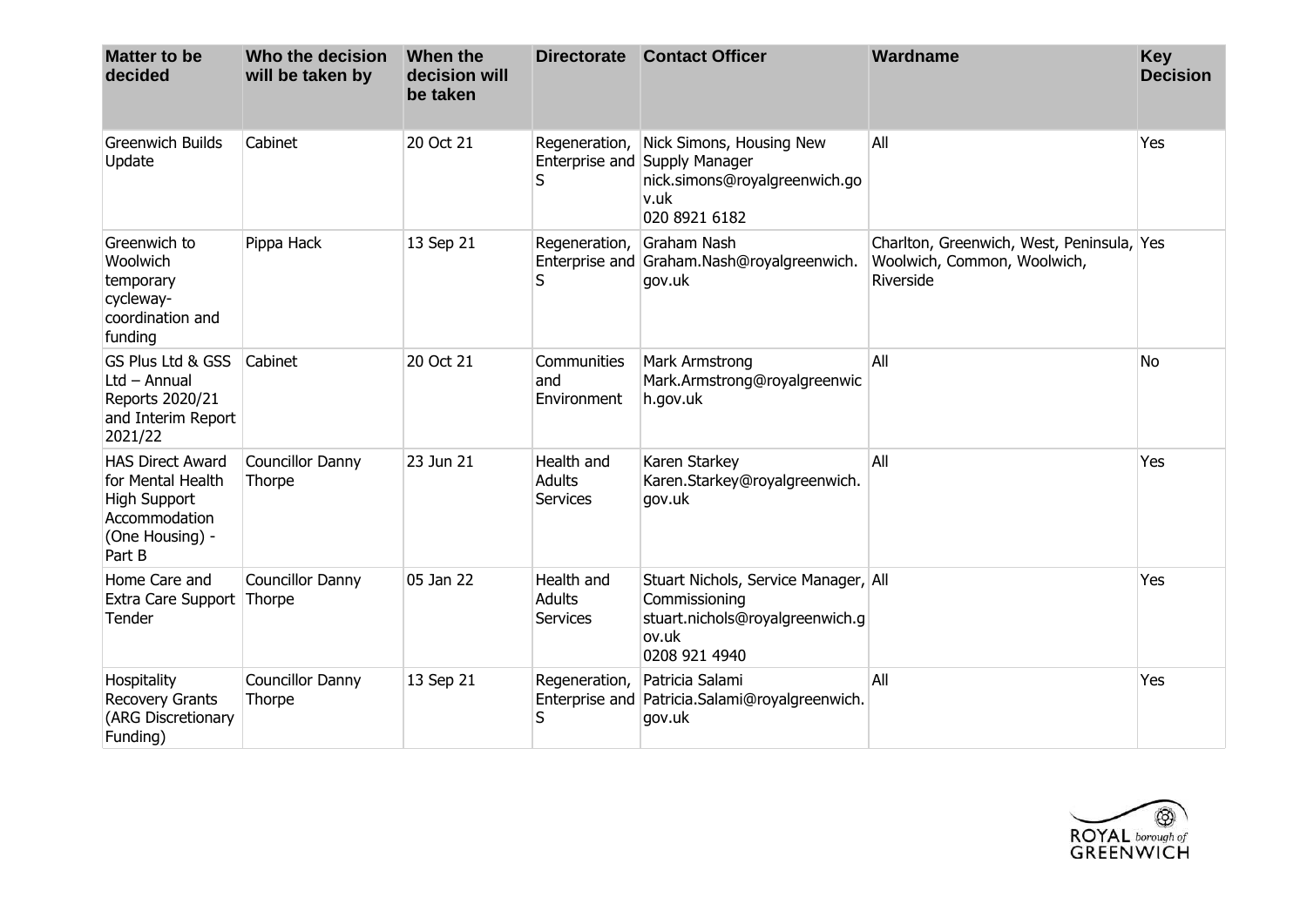| <b>Matter to be</b><br>decided                                                            | Who the decision<br>will be taken by | When the<br>decision will<br>be taken |                                      | Directorate Contact Officer                                                                                                  | Wardname | <b>Key</b><br><b>Decision</b> |
|-------------------------------------------------------------------------------------------|--------------------------------------|---------------------------------------|--------------------------------------|------------------------------------------------------------------------------------------------------------------------------|----------|-------------------------------|
| Housing 5 year<br>Capital Programme                                                       | Cabinet                              | 20 Oct 21                             | Housing and<br>Safer<br>Communities  | <b>Edward Ehiorobo</b><br>edward.ehiorobo@royalgreenwi<br>ch.gov.uk<br>020 8921 4944                                         | All      | Yes                           |
| <b>Housing Building</b><br>Safety - Annual<br>Report                                      | Cabinet                              | 20 Oct 21                             | Housing and<br>Safer<br>Communities  | <b>Martin Cooke</b><br>Martin.Cooke<br>@royalgreenwich.gov.uk                                                                | All      | Yes                           |
| <b>Housing Capital</b><br>Programme 2022-<br>24                                           | Cabinet                              | 20 Oct 21                             | Housing and<br>Safer<br>Communities  | <b>Edward Ehiorobo</b><br>Edward.Ehiorobo@royalgreenwi<br>ch.gov.uk                                                          | All      | Yes                           |
| Implementation of<br><b>Street Trading</b><br>Policy                                      | Council                              | 30 Sep 21                             | Regeneration,<br>Enterprise and<br>S |                                                                                                                              | All      | Yes                           |
| <b>Indoor Sports</b><br><b>Facility Strategy</b><br>and Action Plan to<br>Cabinet         | Cabinet                              | 20 Oct 21                             | Communities<br>and<br>Environment    | Tim Hetherington<br>Tim.Hetherington@royalgreenwi<br>ch.gov.uk                                                               | All      | Yes                           |
| Introduction of<br>floating car club<br>operators in the<br>Royal Borough of<br>Greenwich | <b>Councillor Sarah</b><br>Merrill   | 29 Oct 21                             | Regeneration,<br>S                   | Mohammed Chibou, Principal<br>Enterprise and Transport Planner<br>Mohammed.Chibou@royalgreen<br>wich.gov.uk<br>020 8921 8905 | All      | <b>No</b>                     |
| Leasehold (RTB)<br><b>Building Insurance</b>                                              | Damon Cook                           | 01 Feb 22                             | Finance and<br>Legal Services        | Vivian Uzoechi, Insurance &<br><b>Risk Manager</b><br>Vivian.Uzoechi@royalgreenwich.<br>gov.uk<br>020 8921 6408              | All      | Yes                           |

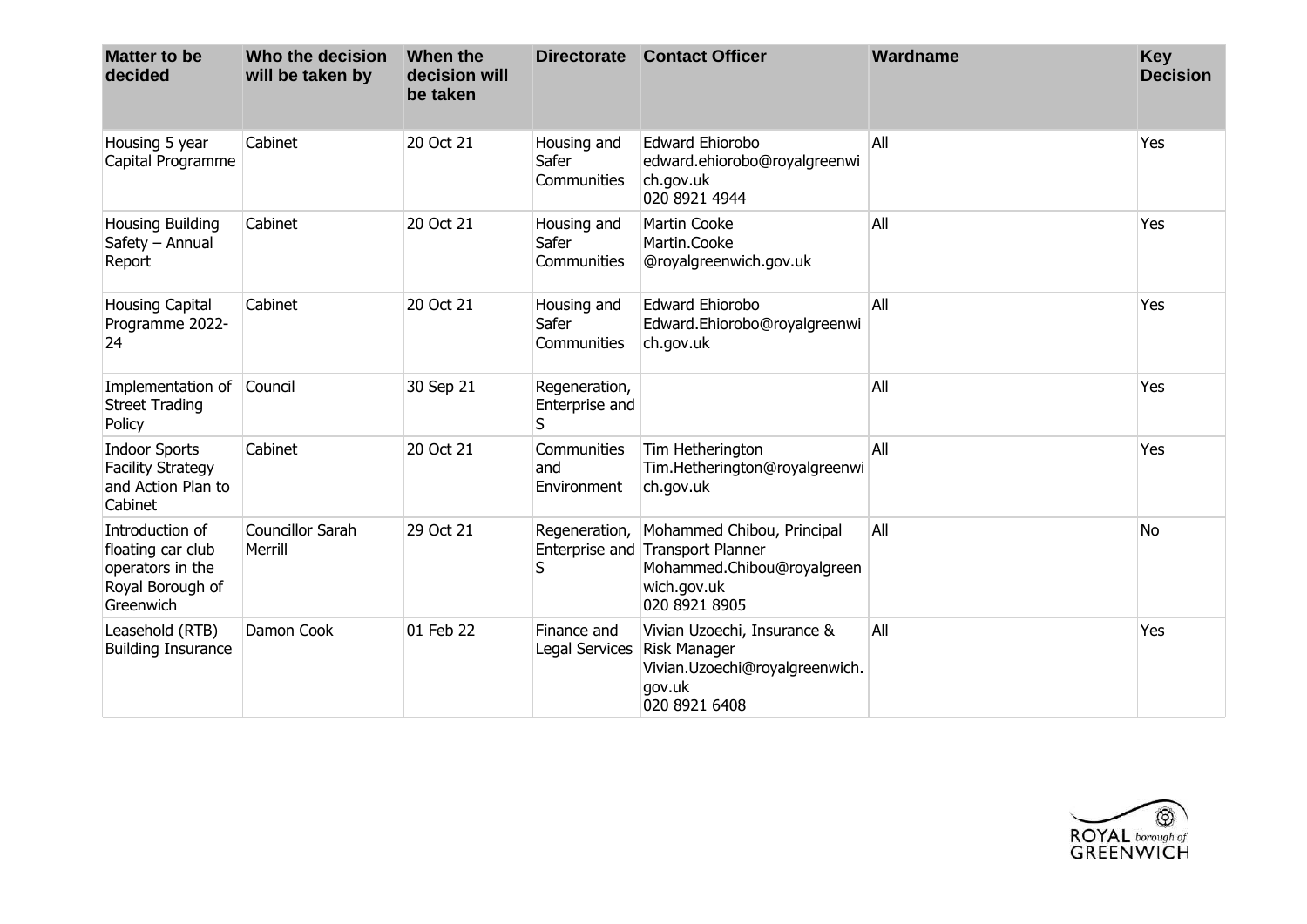| <b>Matter to be</b><br>decided                          | Who the decision<br>will be taken by | When the<br>decision will<br>be taken |                                                | Directorate Contact Officer                                                                                                     | Wardname                  | <b>Key</b><br><b>Decision</b> |
|---------------------------------------------------------|--------------------------------------|---------------------------------------|------------------------------------------------|---------------------------------------------------------------------------------------------------------------------------------|---------------------------|-------------------------------|
| Making of CPO for<br>Woolwich Leisure<br>Centre Scheme  | Cabinet                              | 25 Jan 22                             | Regeneration,<br>S                             | Chris Read<br>Enterprise and Chris.Read@royalgreenwich.gov<br>.uk                                                               | Woolwich, Riverside       | Yes                           |
| Medium Term<br><b>Financial Strategy</b><br>update      | Cabinet                              | 20 Oct 21                             | Finance and                                    | Michael Bate, Assistant Director   All<br>Legal Services Corporate Finance<br>michael.bate@royalgreenwich.g<br>ov.uk            |                           | <b>No</b>                     |
| <b>Mental Health</b><br>Accommodation<br>and Support    | Sarah McClinton                      | 13 Sep 21                             | Health and<br><b>Adults</b><br><b>Services</b> | Stuart Nichols, Service Manager, All<br>Commissioning<br>stuart.nichols@royalgreenwich.g<br>ov.uk<br>020 8291 4940              |                           | Yes                           |
| Novation report<br>consultants for<br>Kidbrooke Block D | Pippa Hack                           | 13 Sep 21                             | Regeneration,<br>S                             | Jack Dinnadge, Sustainability<br>Enterprise and and Renewal Officer<br>jack.dinnadge@royalgreenwich.<br>gov.uk<br>02080921 5323 | Kidbrooke, with, Hornfair | Yes                           |
| Parking and<br>Kerbside<br>Management<br>Strategy       | Cabinet                              | 20 Oct 21                             | Regeneration,<br>Enterprise and Manager<br>S   | Ryan Bunce, Transport Strategy All<br>Ryan.bunce@royalgreenwich.go<br>v.uk<br>020 8921 8023                                     |                           | Yes                           |
| Parking Design -<br>Work Programme<br>2021 / 2022       | Pippa Hack                           | 13 Sep 21                             | Regeneration,<br>S                             | Paul Nevard<br>Enterprise and Paul.Nevard@royalgreenwich.go<br>v.uk                                                             | All                       | Yes                           |
| Payroll & HR<br>System<br>Replacement                   | <b>Councillor Danny</b><br>Thorpe    | 28 Oct 22                             | Finance and                                    | Legal Services   Kelly. Scotford@royalgreenwich.<br>gov.uk<br>Kelly Scotford                                                    | All                       | Yes                           |

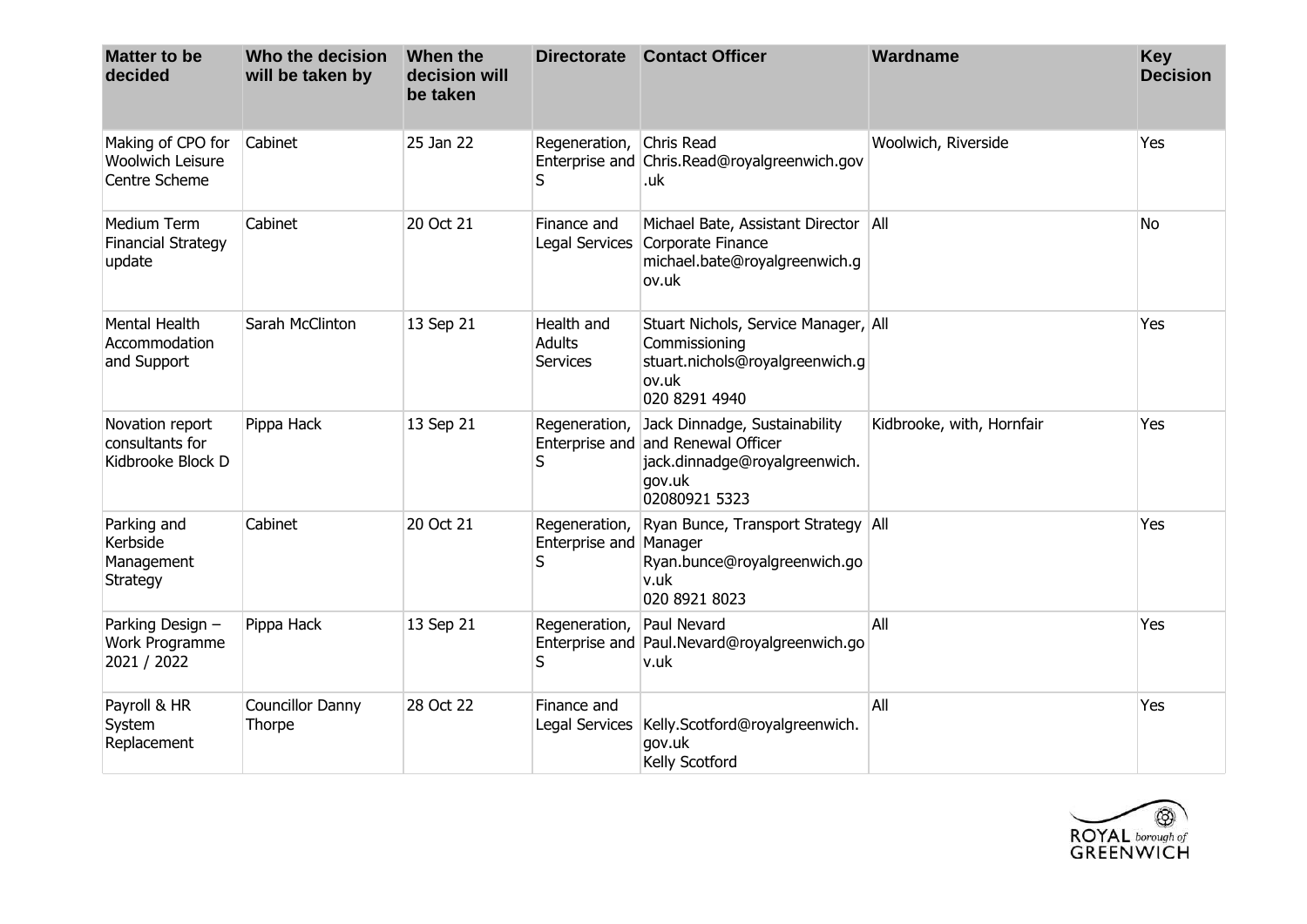| <b>Matter to be</b><br>decided                                                                                                                       | Who the decision<br>will be taken by | When the<br>decision will<br>be taken | <b>Directorate</b>                  | <b>Contact Officer</b>                                                                                                        | Wardname                     | <b>Key</b><br><b>Decision</b> |
|------------------------------------------------------------------------------------------------------------------------------------------------------|--------------------------------------|---------------------------------------|-------------------------------------|-------------------------------------------------------------------------------------------------------------------------------|------------------------------|-------------------------------|
| Payroll & HR<br>System<br>Replacement                                                                                                                | Councillor Danny<br>Thorpe           | 28 Oct 22                             | Finance and<br>Legal Services       | Kelly Scotford<br>Kelly.Scotford@royalgreenwich.<br>gov.uk                                                                    | All                          | Yes                           |
| Pension & Pension<br>Payroll System<br>Replacement                                                                                                   | Councillor Danny<br>Thorpe           | 28 Oct 22                             | Finance and<br>Legal Services       | Kelly Scotford<br>Kelly.Scotford@royalgreenwich.<br>gov.uk                                                                    | All                          | Yes                           |
| Publication of the<br>2021 Housing<br>Delivery Action<br>Plan                                                                                        | Cabinet                              | 22 Sep 21                             | Regeneration,<br>S                  | Lauren Brown<br>Enterprise and Lauren.Brown@royalgreenwich.<br>gov.uk                                                         | All                          | Yes                           |
| Regional Adoption<br>Arrangements<br>Annual Report                                                                                                   | Cabinet                              | 22 Sep 21                             | Children's<br><b>Services</b>       | Henrietta Quartano<br>Henrietta.Quartano@royalgreen<br>wich.gov.uk                                                            | All                          | Yes                           |
| <b>REPAIRS &amp;</b><br><b>INVESTMENT:</b><br><b>VARIATION</b><br>REPORT for 118 -<br>128 GAVESTONE<br>ROAD -<br><b>UNDERPINNING</b><br><b>WORKS</b> | Jamie Carswell                       | 13 Sep 21                             | Housing and<br>Safer<br>Communities | Daniel Greenwood, Head of<br><b>Strategic Asset Management</b><br>Daniel.greenwood@royalgreenw<br>ich.gov.uk<br>020 8921 2341 | Middle, Park, and, Sutcliffe | Yes                           |
| Repairs &<br>Investments<br>Scheme 2674:-<br>Variations on<br>Frances Street &<br>Samuel Street<br>Project                                           | Jamie Carswell                       | 13 Sep 21                             | Housing and<br>Safer<br>Communities | Daniel Greenwood - Head of<br>Strategic Asset Management<br>Daniel.greenwood@royalgreenw<br>ich.gov.uk<br>020 8921 2341       | Woolwich, Riverside          | Yes                           |

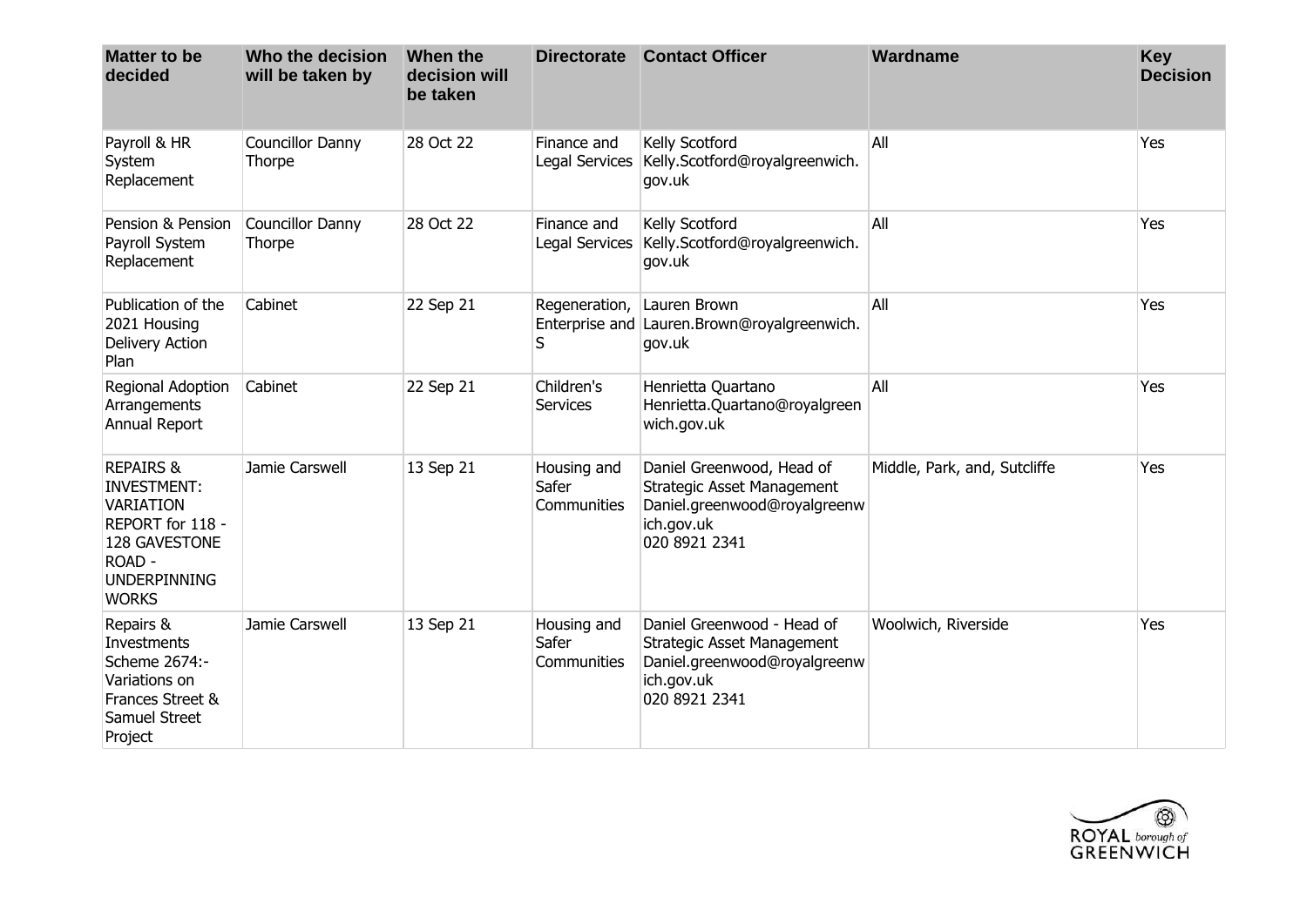| <b>Matter to be</b><br>decided                                                                                                                   | Who the decision<br>will be taken by       | When the<br>decision will<br>be taken | <b>Directorate</b>                  | <b>Contact Officer</b>                                                                                                                  | Wardname                                 | <b>Key</b><br><b>Decision</b> |
|--------------------------------------------------------------------------------------------------------------------------------------------------|--------------------------------------------|---------------------------------------|-------------------------------------|-----------------------------------------------------------------------------------------------------------------------------------------|------------------------------------------|-------------------------------|
| Repairs and<br>Investment:<br>198/200<br>SIBTHORPE ROAD;<br>29 PLUM LANE &<br>115 RIEFIELD<br>ROAD:<br>Underpinning and<br><b>Remedial Works</b> | Jamie Carswell                             | 13 Sep 21                             | Housing and<br>Safer<br>Communities | Daniel Greenwood - Head of<br>Strategic Asset Management<br>Daniel.greenwood@royalgreenw<br>ich.gov.uk<br>020 8921 2341                 | Plumstead                                | Yes                           |
| Request to<br>commence public<br>consultation on the<br>updated Local<br>Validation<br>Requirements List                                         | <b>Councillor Denise</b><br>Scott-McDonald | 30 Sep 21                             | Regeneration, Aaron Lau<br>S        | Enterprise and Aaron.Lau@royalgreenwich.gov.<br>uk                                                                                      | All                                      | <b>No</b>                     |
| Resolution to adopt Council<br>Part V of The<br>London Local<br>Authorities Act<br>2000 to Implement<br>a Street<br>Entertainment<br>Policy      |                                            | 30 Sep 21                             | S                                   | Regeneration,   Patricia Salami - Interim Head<br>Enterprise and of Business & Town Centre<br>Patricia.Salami@royalgreenwich.<br>gov.uk | Greenwich, West, Woolwich, Riverside Yes |                               |
| Revenue Budget<br>Monitor Q1                                                                                                                     | Cabinet                                    | 22 Sep 21                             | Finance and<br>Legal Services       | Michael Bate, Assistant Director   All<br>Corporate Finance<br>michael.bate@royalgreenwich.g<br>ov.uk                                   |                                          | No                            |
| Revenues and<br>Benefits System<br>Replacement                                                                                                   | <b>Councillor Danny</b><br>Thorpe          | 29 Oct 21                             | Finance and                         | Kelly Scotford<br>Legal Services   Kelly. Scotford@royalgreenwich.<br>gov.uk                                                            | All                                      | Yes                           |

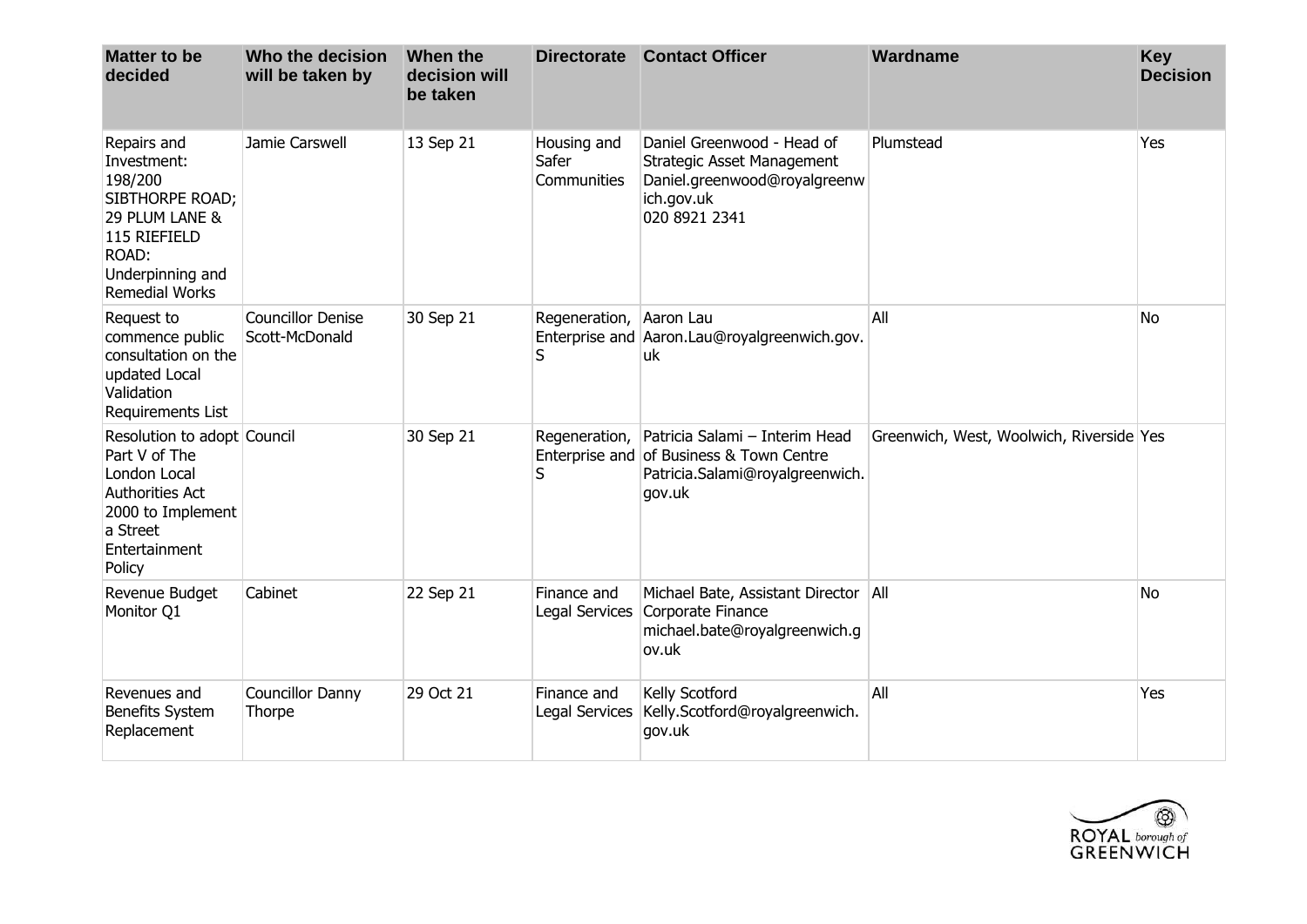| <b>Matter to be</b><br>decided                                     | Who the decision<br>will be taken by | When the<br>decision will<br>be taken | <b>Directorate</b>                             | <b>Contact Officer</b>                                                                                                                    | Wardname | <b>Key</b><br><b>Decision</b> |
|--------------------------------------------------------------------|--------------------------------------|---------------------------------------|------------------------------------------------|-------------------------------------------------------------------------------------------------------------------------------------------|----------|-------------------------------|
| Review of polling<br>districts and places                          | Council                              | 15 Dec 21                             | <b>Communities</b><br>and<br>Environment       | James Pack, Head of Electoral<br>Services and Registrars<br>james.pack@royalreenwich.gov.<br>uk<br>020 8921 6658                          | All      | <b>No</b>                     |
| Review of<br>Statement of<br><b>Gambling Policy</b>                | Cabinet                              | 17 Nov 21                             | Housing and<br>Safer<br>Communities            | Ian Andrews, Head of Trading<br><b>Standards &amp; Commercial</b><br><b>Environmental Health</b><br>ian.andrews@royalgreenwich.go<br>v.uk | All      | <b>No</b>                     |
| RL 0040 - COVID<br>Direct Award of<br><b>GUM Sexual Health</b>     | Sarah McClinton                      | 30 Aug 21                             | Health and<br><b>Adults</b><br><b>Services</b> | <b>Andrew Scriven</b><br>Andrew.Scriven@royalgreenwic<br>h.gov.uk                                                                         | All      | Yes                           |
| RL 0041 - COVID<br>Direct Award of<br><b>CASH Sexual</b><br>Health | Sarah McClinton                      | 30 Aug 21                             | Health and<br><b>Adults</b><br><b>Services</b> | <b>Andrew Scriven</b><br>Andrew.Scriven@royalgreenwic<br>h.gov.uk                                                                         | All      | Yes                           |
| Rough Sleeping<br>Accommodation<br>Programme                       | Cabinet                              | 20 Oct 21                             | Housing and<br>Safer<br>Communities            | Lewis Buck<br>Lewis.Buck@royalgreenwich.gov<br>.uk                                                                                        | All      | Yes                           |
| Royal Borough of<br>Greenwich Air<br>Quality Action Plan           | Jamie Carswell                       | 13 Sep 21                             | Housing and<br>Safer<br>Communities            |                                                                                                                                           | All      | Yes                           |

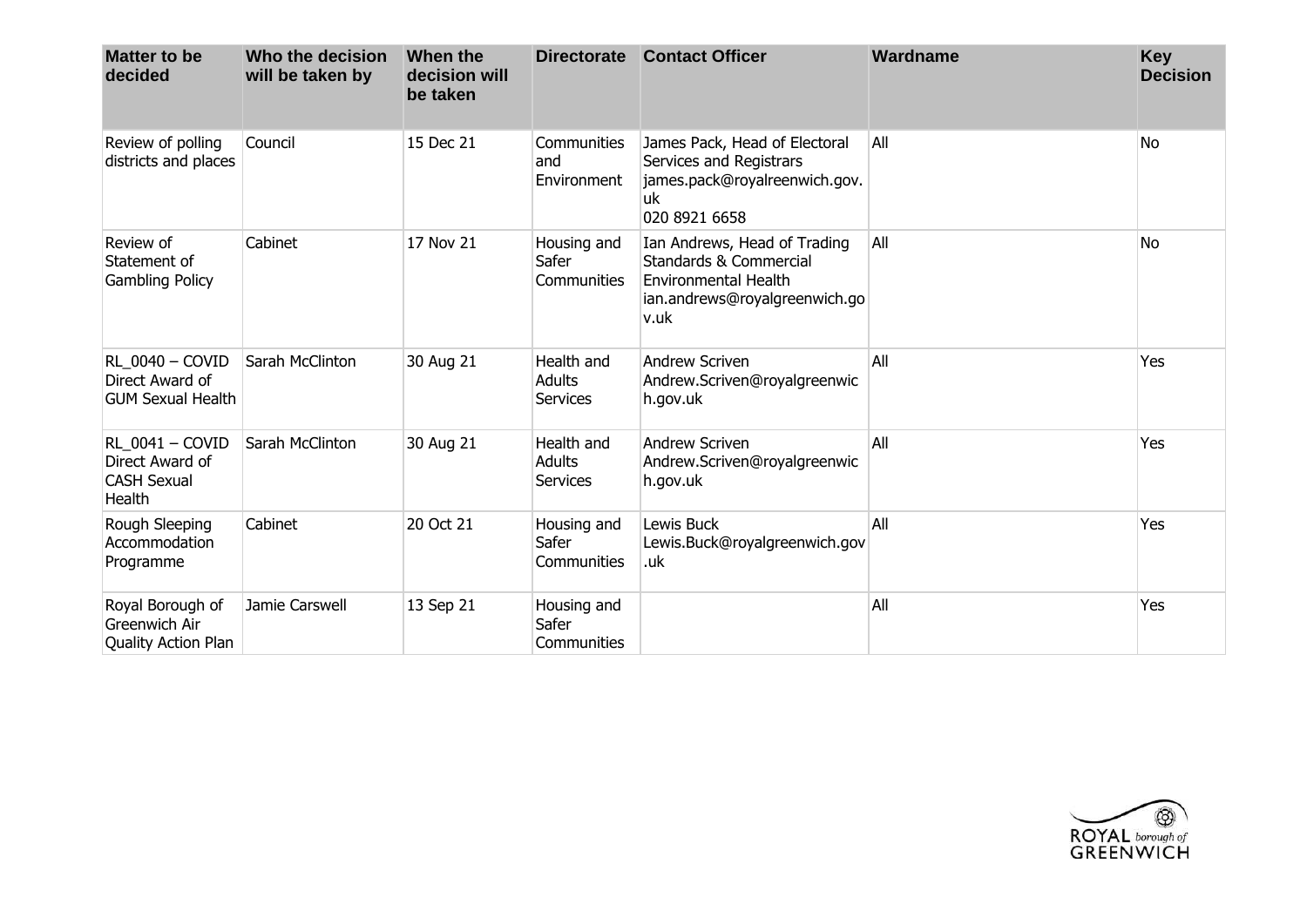| <b>Matter to be</b><br>decided                                                                                                                            | Who the decision<br>will be taken by | When the<br>decision will<br>be taken | <b>Directorate</b>                  | <b>Contact Officer</b>                                                                              | Wardname                                                                                           | <b>Key</b><br><b>Decision</b> |
|-----------------------------------------------------------------------------------------------------------------------------------------------------------|--------------------------------------|---------------------------------------|-------------------------------------|-----------------------------------------------------------------------------------------------------|----------------------------------------------------------------------------------------------------|-------------------------------|
| Royal Borough of<br>Greenwich<br>Community<br>Protection Team-<br>changes to the<br>provision of out of<br>hours response<br>service (including<br>noise) | Councillor Jackie<br>Smith           | 13 Sep 21                             | Communities<br>and<br>Environment   |                                                                                                     | All                                                                                                | Yes                           |
| Royal Borough of<br>Greenwich<br>Construction<br>Management Plan<br>monitoring<br>proposals                                                               | Jamie Carswell                       | 13 Sep 21                             | Housing and<br>Safer<br>Communities | Ella Smallcombe<br>Ella.Smallcombe@royalgreenwic<br>h.gov.uk                                        | All                                                                                                | Yes                           |
| Royal Borough of<br>Greenwich Housing<br><b>Stock Modelling</b><br>and Integrated<br>Database                                                             | Jamie Carswell                       | 10 Sep 21                             | Housing and<br>Safer<br>Communities |                                                                                                     | All                                                                                                | Yes                           |
| Sale by private<br>treaty of land at<br>109 Brookhill Rd,<br><b>SE18 6TS</b>                                                                              | Cabinet                              | 22 Sep 21                             | Regeneration, Fran Toomey<br>S      | Enterprise and Fran. Toomey@royalgreenwich.g<br>ov.uk                                               | Woolwich, Common                                                                                   | N <sub>o</sub>                |
| Selective Licensing Cabinet                                                                                                                               |                                      | 17 Nov 21                             | Housing and<br>Safer<br>Communities | <b>Environmental Health</b><br>ella.smallcombe@royalgreenwic Riverside<br>h.gov.uk<br>020 8921 2119 | Ella Smallcombe, Acting Head of Glyndon, Plumstead, Shooters, Hill,<br>Woolwich, Common, Woolwich, | Yes                           |

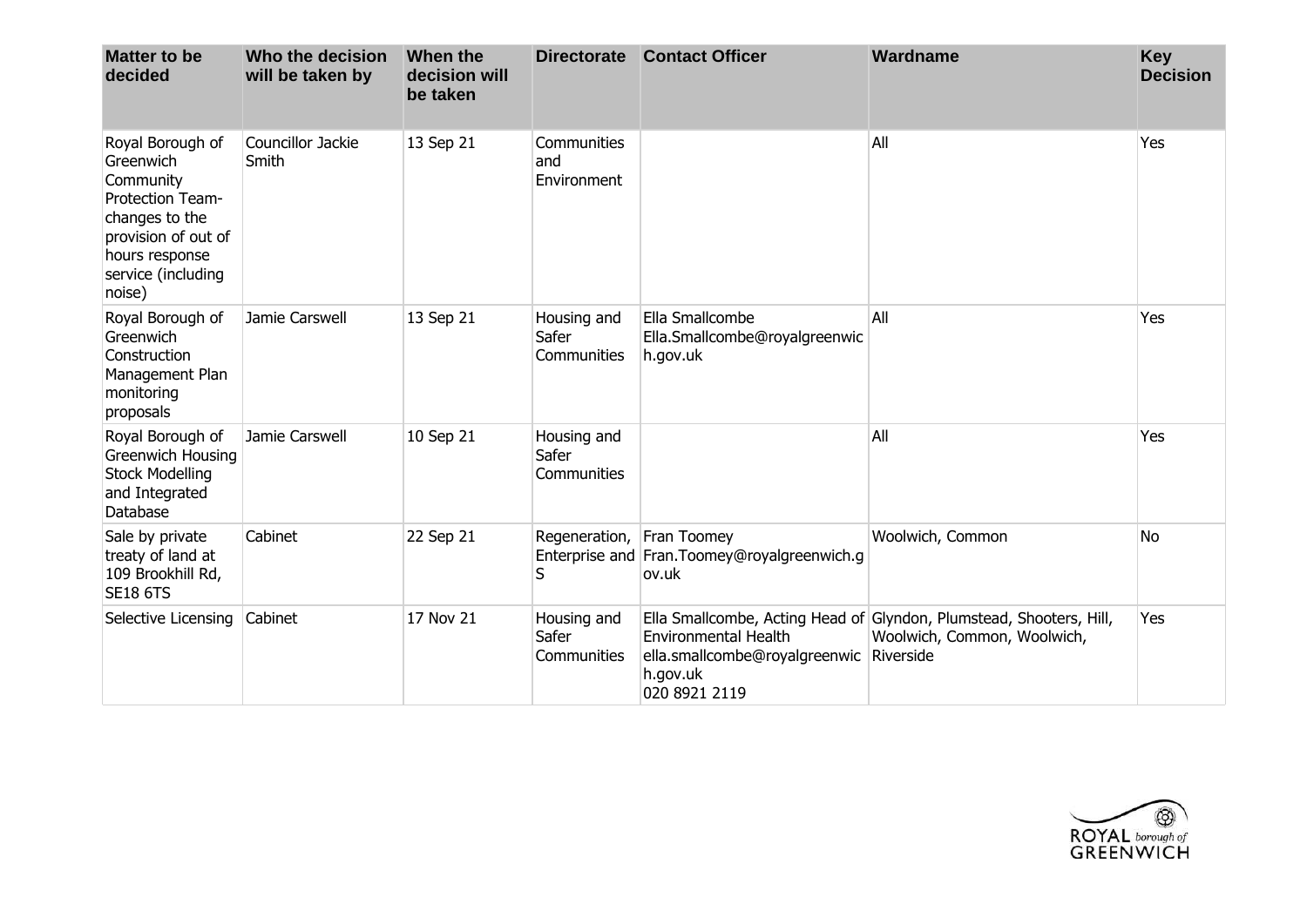| <b>Matter to be</b><br>decided                                                                                              | Who the decision<br>will be taken by | When the<br>decision will<br>be taken | <b>Directorate</b>            | <b>Contact Officer</b>                                                                                                               | Wardname                                                                                                                                                                                           | <b>Key</b><br><b>Decision</b> |
|-----------------------------------------------------------------------------------------------------------------------------|--------------------------------------|---------------------------------------|-------------------------------|--------------------------------------------------------------------------------------------------------------------------------------|----------------------------------------------------------------------------------------------------------------------------------------------------------------------------------------------------|-------------------------------|
| Statement of<br>Accounts 2020/21                                                                                            | Council                              | 30 Sep 21                             | Finance and                   | Michael Bate - Assistant Director All<br>Legal Services Corporate Finance<br>michael.bate@royalgreenwich.g<br>ov.uk<br>020 8921 4292 |                                                                                                                                                                                                    | Yes                           |
| Strategic Cycle<br>Routes - Greenwich Merrill<br>Park to Shooters<br>Hill Phase 2 and<br>Eltham to<br><b>Greenwich Park</b> | Councillor Sarah                     | 13 Sep 21                             | Regeneration,<br>S            | Mario Lecordier, Interim<br>Enterprise and Assistant Director<br>.gov.uk<br>020 8921 4777                                            | Blackheath, Westcombe, Charlton,<br>Eltham, North, Eltham, South, Eltham,<br>mario.lecordier@royalgreenwich   West, Greenwich, West, Kidbrooke,<br>with, Hornfair, Middle, Park, and,<br>Sutcliffe | Yes                           |
| Supply of<br>Enforcement<br>Agency Services to<br>The Royal Borough<br>of Greenwich                                         | Damon Cook                           | 13 Sep 21                             | Finance and                   | Cathy Howell, Head of Debt &<br>Legal Services Financial Support Services<br>cathy.howell@royalgreenwich.g<br>ov.uk<br>020 8921 5266 | All                                                                                                                                                                                                | Yes                           |
| <b>Tramshed Lease</b><br>Arrangements                                                                                       | Councillor Danny<br>Thorpe           | 13 Sep 21                             | Regeneration,<br>S            | Michael Frankish<br>Enterprise and Michael.Frankish@royalgreenwic<br>h.gov.uk                                                        | All                                                                                                                                                                                                | Yes                           |
| Treasury<br>Management and<br>Capital Mid-Year<br>Update                                                                    | Council                              | 30 Sep 21                             | Finance and<br>Legal Services |                                                                                                                                      | All                                                                                                                                                                                                | Yes                           |
| Treasury<br>Management and<br>Capital Outturn<br>Report                                                                     | Cabinet                              | 22 Sep 21                             | Finance and                   | Michael Bate, Assistant Director   All<br>Legal Services Corporate Finance<br>michael.bate@royalgreenwich.g<br>ov.uk                 |                                                                                                                                                                                                    | Yes                           |

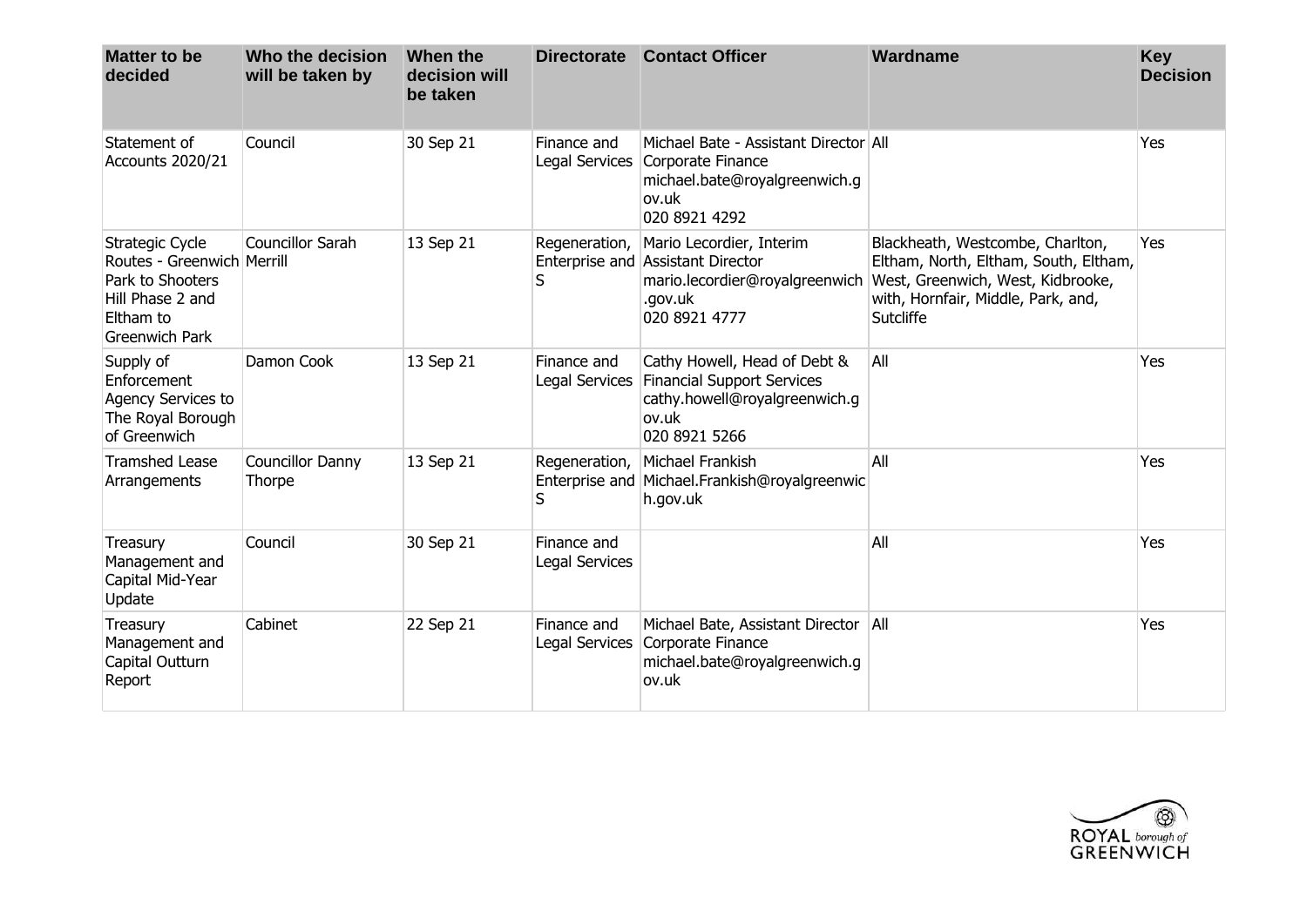| <b>Matter to be</b><br>decided                                                                                 | Who the decision<br>will be taken by | When the<br>decision will<br>be taken | <b>Directorate</b>                  | <b>Contact Officer</b>                                                                       | Wardname            | <b>Key</b><br><b>Decision</b> |
|----------------------------------------------------------------------------------------------------------------|--------------------------------------|---------------------------------------|-------------------------------------|----------------------------------------------------------------------------------------------|---------------------|-------------------------------|
| Variation Report<br>Damp Repairs<br>Contract 2019/20                                                           | Jamie Carswell                       | 06 Sep 21                             | Housing and<br>Safer<br>Communities | Christopher Parker<br>Christopher.Parker@royalgreen<br>wich.gov.uk                           | All                 | Yes                           |
| Vehicle<br>Replacement<br>Programme-<br>Tender Acceptance<br>$-27 \times$ Refuse<br><b>Collection Vehicles</b> | Mirsad Bakalovic                     | 13 Sep 21                             | Communities<br>and<br>Environment   | Phillip Hunting, Fleet Manager<br>phillip.hunting@royalgreenwich.<br>gov.uk<br>020 8921 2950 | All                 | Yes                           |
| Ward Budget -<br>Garden of<br>Reflection                                                                       | Councillor Danny<br>Thorpe           | 30 Sep 21                             | Communities<br>and<br>Environment   | Sarah Murphy<br>Sarah.Murphy@royalgreenwich.<br>gov.uk                                       | Woolwich, Riverside | <b>No</b>                     |
| Ward Budget -<br>Wildflower<br>Verges/Sections of<br><b>Grassed Areas</b>                                      | Councillor Danny<br>Thorpe           | 30 Sep 21                             | Communities<br>and<br>Environment   | sarah murphy<br>sarah.murphy@royalgreenwich.<br>gov.uk                                       | Eltham, South       | <b>No</b>                     |
| Winter Gardens,<br>Avery Hill Park,<br>Proposed<br>Acquisition                                                 | Cabinet                              | 17 Nov 21                             | S                                   | Regeneration, Michael Frankish<br>Enterprise and Michael.Frankish@royalgreenwic<br>h.gov.uk  | All                 | Yes                           |
| <b>Woolwich Estate</b><br>Development<br>Agreement: Deed<br>of Variation                                       | Cabinet                              | 08 Dec 21                             | Regeneration, Nick Simons<br>S      | Enterprise and Nick.Simons@royalgreenwich.go<br>v.uk                                         | All                 | Yes                           |